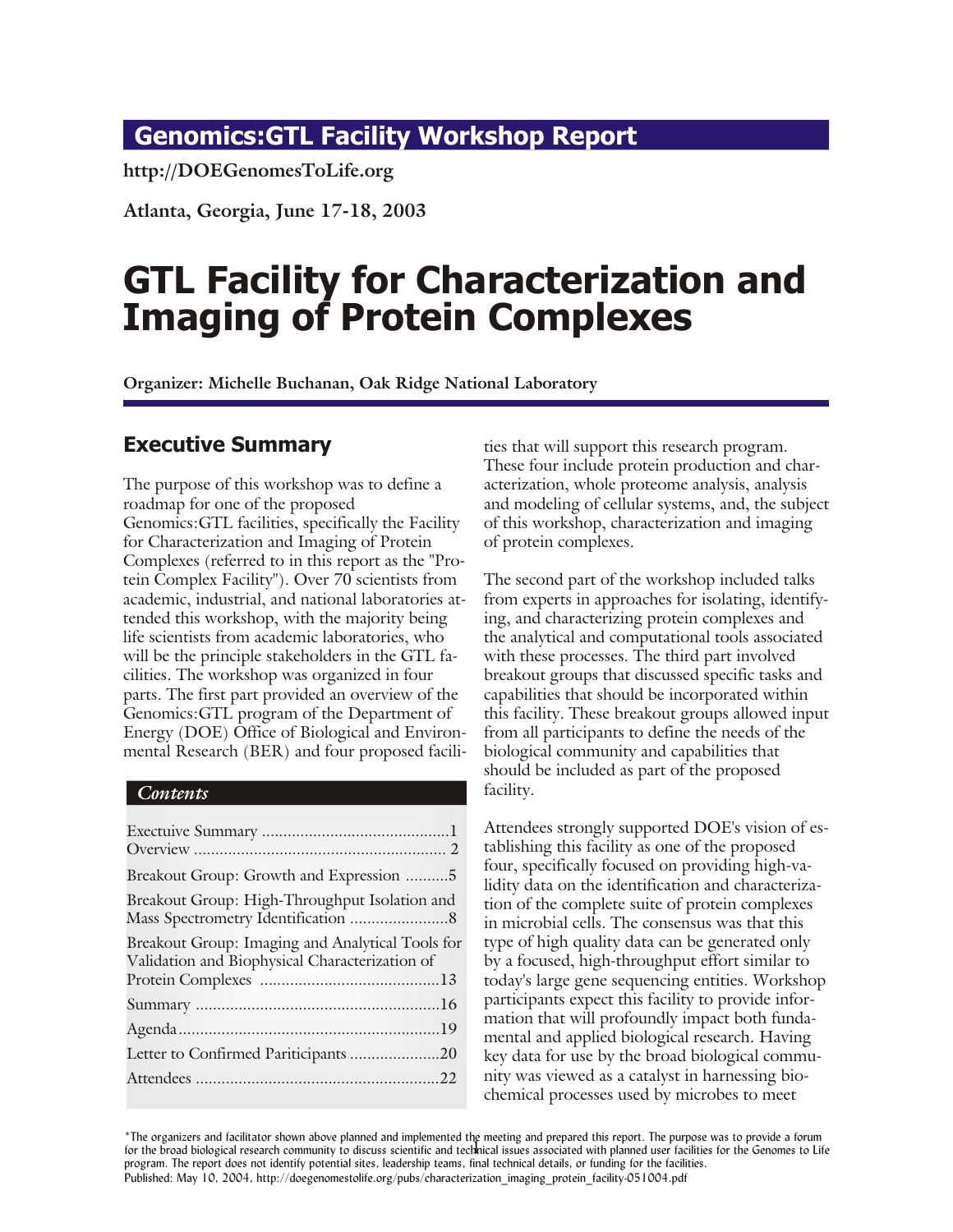<span id="page-1-0"></span>DOE's mission needs in energy production, environment restoration, and carbon management.

#### **Overview**

The workshop was focused on defining a roadmap for the Facility for Characterization and Imaging of Molecular Machines. This facility will identify molecular machines; characterize the nature of their intermolecular interactions; and model, predict, and simulate their structure, activity, and dynamic behavior. It will bring together a unique set of state-of-the-art analytical and computational tools to enable for the first time the high-throughput identification and characterization of thousands of molecular machines. Its primary products, high-fidelity data, and associated computational tools will be made available to the broad biological community. These products will provide the basis for developing a fundamental understanding of cellular function. Overall, the 10-year vision is for the facility to be a high-throughput enterprise that produces high-quality data, reagents, and analytical and computational tools for the annual characterization of up to thousands of protein complexes. Specifically, the facility's purpose is to

- **1.** Discover and define the complete inventory of protein complexes in a microbe.
- **2.** Analyze the structure and predict the function of these molecular machines.
- **3.** Develop principles, theory, and predictive models for the structure, function, assembly, and disassembly of multiprotein complexes.
- **4.** Provide high-fidelity data and tools to the greater biological community.

The first step considered by work shop attendees was to define the types of data needed by the biological community to identify and characterize protein complexes. The second step was to define how to provide the highest-validity data that can be used by biologists in their laboratories. Finally, the workshop sought to define how this generated data will be made available to the

greater biological community and what kinds of tools will be needed to access and mine the data produced. Data quality and ease of access need to be as robust and valid as the data we now use for gene sequencing. The following topics were identified as necessary for defining the roadmap for the Protein Complex Facility.

- Facility products
- Critical requirements
- Performance criteria
- **•** Resources needed
- Definition of major "pipelines"
- Alternative approaches
- **•** Timelines
- **•** R&D needed
- Operation model

Participants were charged with formulating a roadmap that includes a comprehensive view of what is needed in this facility, including cell growth, expression of the complex, isolation of complexes from cells, high-throughput identification of complexes, biophysical characterization of complexes, and in vivo and in vitro imaging of complexes. Both short-term—what we can do right now—and long-term needs—what we will need in 5 to 10 years—were to be considered as part of this roadmap. Most important, computational capabilities required to support the facility were carefully considered and integrated throughout all aspects from laboratory information management systems (LIMS) to track samples, systems for data collection and interpretation, databases for data archiving, tools for data mining and manipulation, and algorithms for data modeling, simulation, and prediction.

#### **Genomics:GTL Facilities in Context**

A basic research program, already under way, underlies the GTL program. The proposed facilities will support the larger GTL research program, and this and other workshops will help define their roles in bringing information to the scientific community that will enable basic fundamental science. The facilities are envisioned as enablers of science to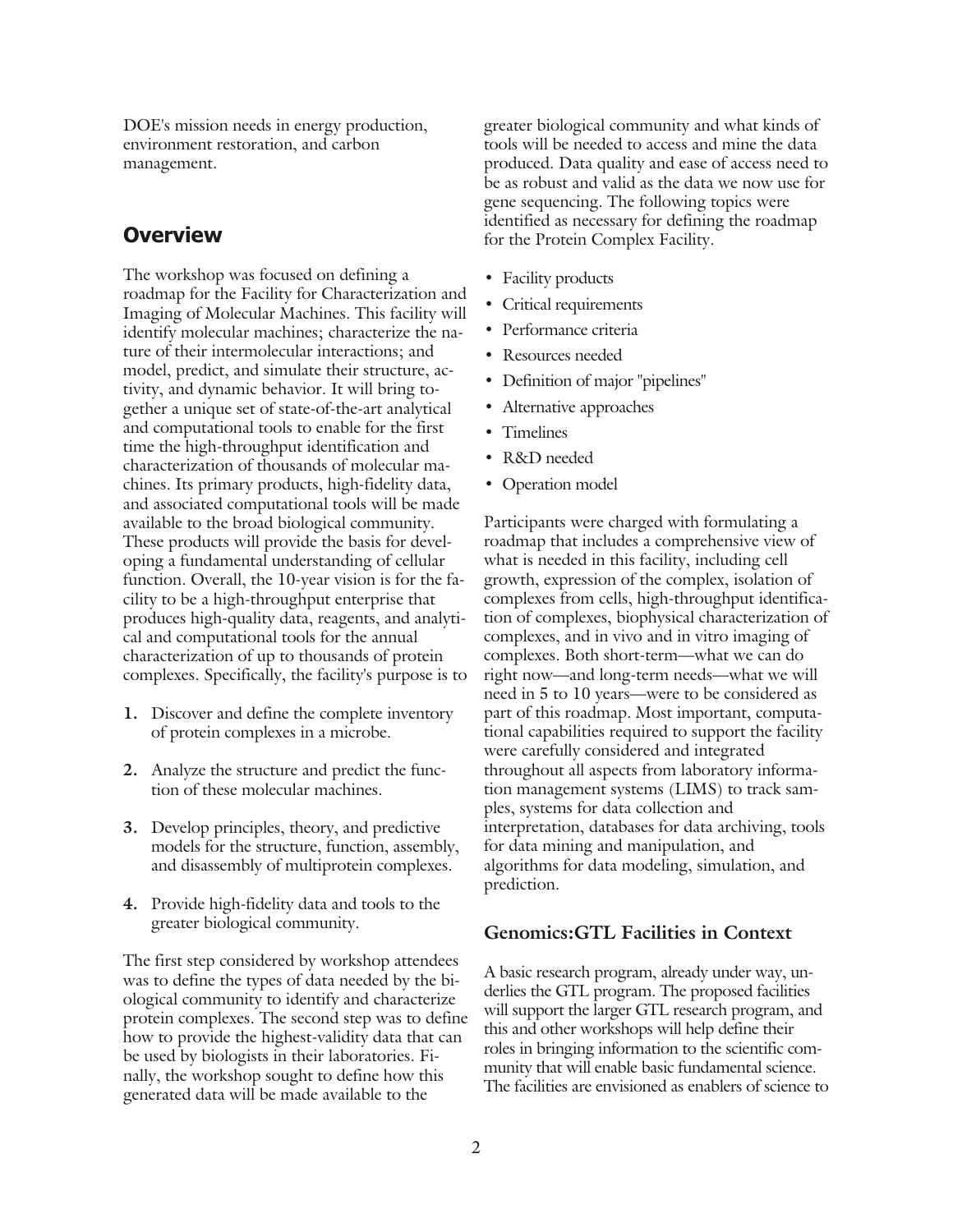provide knowledge that will eventually turn into applications to meet DOE mission needs. These facilities are expected to come online beginning, under the most optimistic scenario,  $5$  to  $7$  years from now. Defining roadmaps for the facilities now will ensure that they will meet the goals of the GTL program and the scientific community.

There are four major goals in the GTL program. The first goal is to identify the molecular machines of life-the protein complexes that conduct the ensemble of processes within a cell. The second goal is to characterize gene regulatory networks. The third goal is to characterize the functional repertoire of natural microbial communities. The fourth goal is to develop computational methods and capabilities to advance understanding of complex biological systems and predict their behavior. Goal 1, which is essentially the basis for the Protein Complex Facility, has three steps that lay the foundation for the GTL program:  $(1)$  Identify the complement of protein complexes and their components;  $(2)$  Elucidate function and dynamics of complexesintermediates, nature of interactions, cellular location, and kinetics;  $(3)$  Establish how changes arising from such factors as environmental stress and development affect complex formation and function. Goal four, which includes computational tools, also will be a major component of the Protein Complex Facility.

GTL facilities will be tasked with large-scale generation of information that will revolutionize biological research, in a manner similar to the revolution realized during the Human Genome Project by large-scale gene sequencing. In the case of protein complexes, rather than small-scale, single-pathway analysis, an entirely new comprehensive approach must be formulated to the identification and characterization of protein complexes.

#### **Relationships Among the Protein Complex Facility and Other GTL Facilities**

Each of the four proposed facilities is designed to focus on a specific aspect of the GTL program, with the facilities closely interacting as a combined resource to the GTL community. The Protein Production and Characterization Facility focuses on the production of proteins, affinity re-

agents, and other reagents that will be needed by the community and other facilities. In the case of the Protein Complex Facility, the Protein Production and Characterization Facility will provide affinity reagents (antibodies and tagged proteins) to isolate protein complexes, protein standards, and stable isotope-labeled proteins for mass spectrometry  $(MS)$ , neutron scattering, and other techniques. The Whole Proteome Facility will provide valuable data on the complement of proteins and metabolites in a microbial cell. Data from the Protein Complex Facility will be required for the facility on Analysis and Modeling of Cellular Systems. In addition, the Protein Complex Facility will provide information to the Protein Production and Characterization and Whole Proteome facilities as well as direction for future studies. Synergies among these four facilities will provide valuable data, reagents, and resources to the greater biological community.

#### **Significance of Protein Complexes**

Proteins rarely act alone; rather, they are organized and carry out all the internal biological processes by molecular contact. These biologically important protein-protein interactions (as well as protein-RNA, protein-DNA, and other biomolecular complexes) modify and dictate specific protein states and, in turn, define cellular states. Thus protein complexes literally are the workhorses of the cell. Protein complexes are key components in various biochemical pathways occurring in a cell and are thus a central component of systems biology. Knowledge of the complete set of protein complexes in a microbial cell and their dynamics will enable us to elucidate these bio chemical pathways that define biological function. The collection of protein complexes does not have just a simple linear relationship-reactants  $A$  and  $B$  react to give product  $C$ -but are involved in a large, dynamic network. Once these complex relationships are understood, we can establish how pathways are altered under various en vironmental conditions, how they differ from one organism to another, and how microbes interact with each other in a microbial community. For example, specific pathways that will enhance hydrogen generation can be turned on or off in an organism.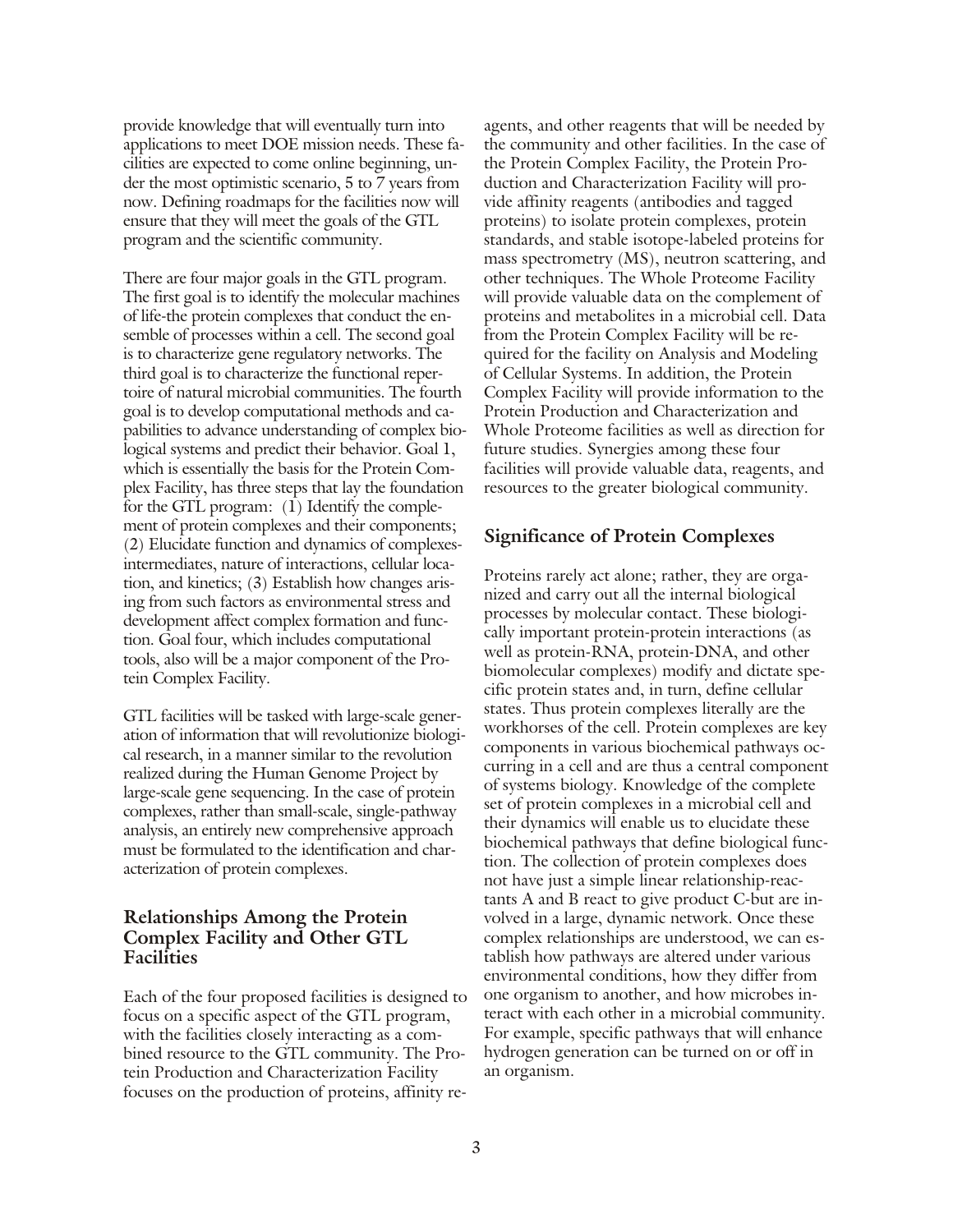Defining protein complexes was viewed as a critical step in defining a roadmap for this facility. Many types of protein complexes exist in cells. Many are assembly intermediates, while others are fully functional molecular machinery. For example, key cellular information comes from multienzyme complexes that can result in increased reaction rates, reduced side reactions, and direct transfer of metabolites. Many protein complexes are literally machines-those that actually do work (e.g., folding and motors). Others are so-called array machines, such as light-harvesting systems, ribosomes, and others, that carry out complex conversions and do the vital work of many organisms. Complexes also can be defined

from an operational perspective from subcellular fractionation: stable/soluble, transient/soluble [low affinity, short lifetime], and membrane.

The workshop was broken into four major breakout sessions: Growth and Expression, High-Throughput Isolation and Mass Spectrometry Identification, Imaging and Analytical Tools for Validation and Biophysical Characterization of Protein Complexes, and Bioinformatics and Computation. The findings of these four breakout sessions are outlined below.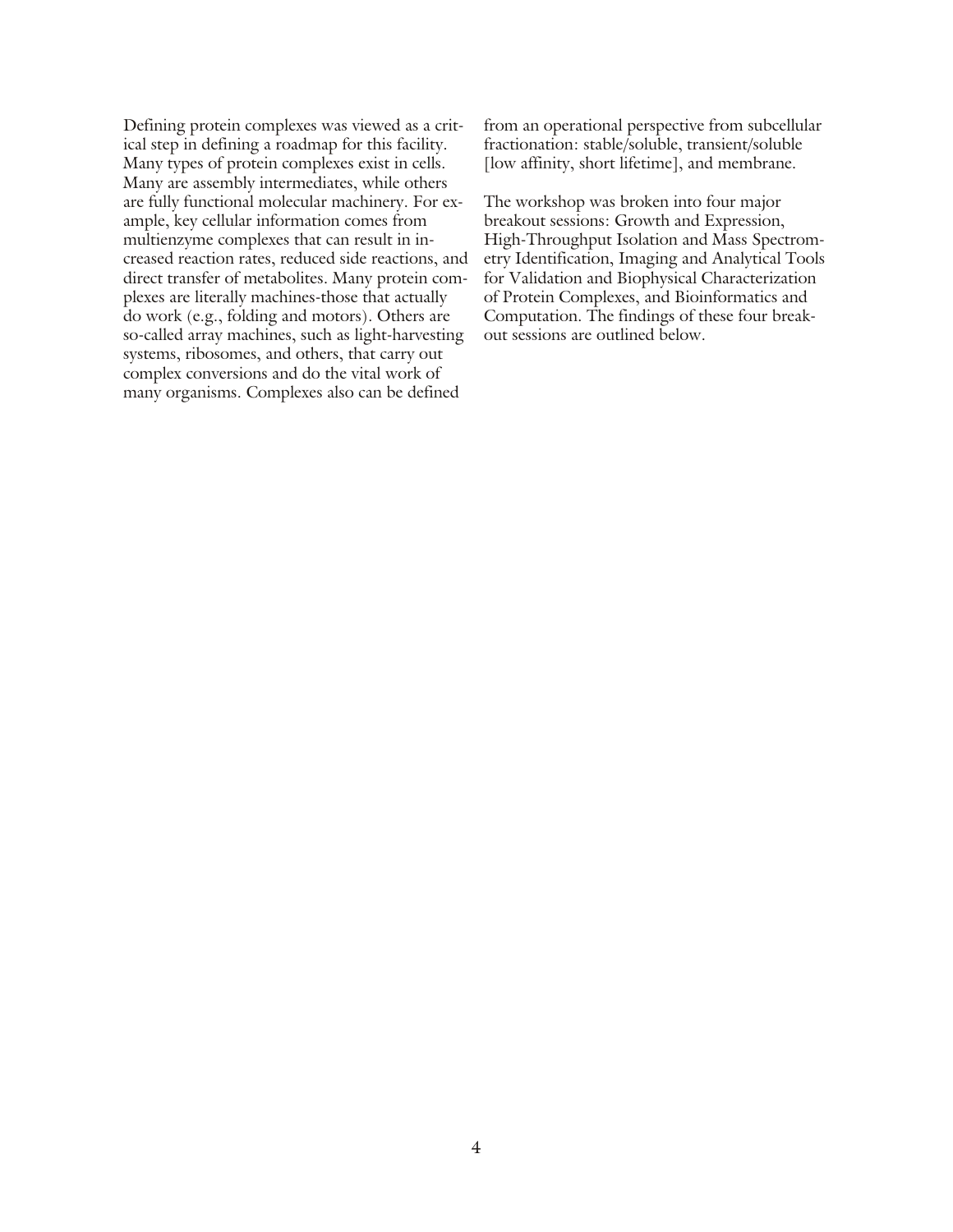## <span id="page-4-0"></span>**Breakout Group**

# **Growth and Expression**

*Participants: Mike Adams (U. Georgia), Carl Anderson (BNL), Fred Brockman (PNNL), Brian Davison (ORNL), Terry Hazen (LBNL), Bob Kelly (North Carolina State), Biswarup Mukhopadhyay (Va. Tech), Dale Pelletier (ORNL), Bob Tabita (Ohio State), and Frank Larimer (ORNL)*

#### **Challenge for Growth and Expression of Microbial Protein Complexes**

The main challenge is to generate various quantities of protein complexes (possibly millions of different proteins) from a variety of species (potentially tens of thousands of gene sequences). To meet the goals of the GTL program, multiple different species of microorganisms must be grown in high through put under a variety of carefully controlled-state conditions. In addition, re combinant clones will require culture under controlled conditions with high expression, high throughput, and production turnaround. This requires technology to express intact protein complexes in wild-type and recombinant cultures under well-characterized conditions so that the molecular machines may be separated and analyzed.

For the purposes of this facility, a "controlled-growth" state is a sample of microorganisms under a determined growth condition. Conditions to be controlled must include environment (temperature, pH, media, substrate, light/dark, oxygen); growth state (exponential, steady-state, balanced, stationary); operation  $(batch, continuous);$  and harvest (age, lag, concentration, handling conditions). The microbial state is known to influence the expression and activity of protein complexes. It is an open question of the "natural" variability of states within a controlled-growth microbial population. Variability of expression under nonstandard conditions also is poorly understood and remains an important research need.

Microbial growth and expression specific to the identification and characterization of protein complexes have two central questions:  $(1)$  What is the sample size needed for analysis? and  $(2)$ What is the method of protein complex isolation? The required sample size is expected to decrease with improvements in analysis and visualization. Current estimates are that about a gram of wet microbial cell biomass will be required for the majority of MS-based analyses prior to isolation of the complexes. However, 1 to 10 mg of a partially purified complex currently is needed for biophysical characterization. The number of cultures and clones to be grown is quite dependent on the strategy of protein complex isolation. If affinity reagents are readily available for each protein within the complex, then a smaller number of wild-type cultures can be grown under controlled conditions. This biomass sample then will be used for multiple pulldowns with each target affinity reagent. However, if the affinity reagents are not readily available and tagged proteins expressed in recombinant clones of the microbe of interest must be used, the number of individual cultivations required increases of 1000-fold (one cultivation for each clone for each tagged protein). The workshop group expressed confidence that the first approach will be realized by the Facility for Protein Production and Characterization. However, they felt that the Protein Complex Facility should develop a supplemental strategy capability for growth and isolation of "difficult" protein complexes (membrane and low abundance) based on tagged proteins expressed in the original native microbial hosts. Note that expressing these tagged proteins under controlled-growth states in their native host is important to understanding the complexation with other proteins in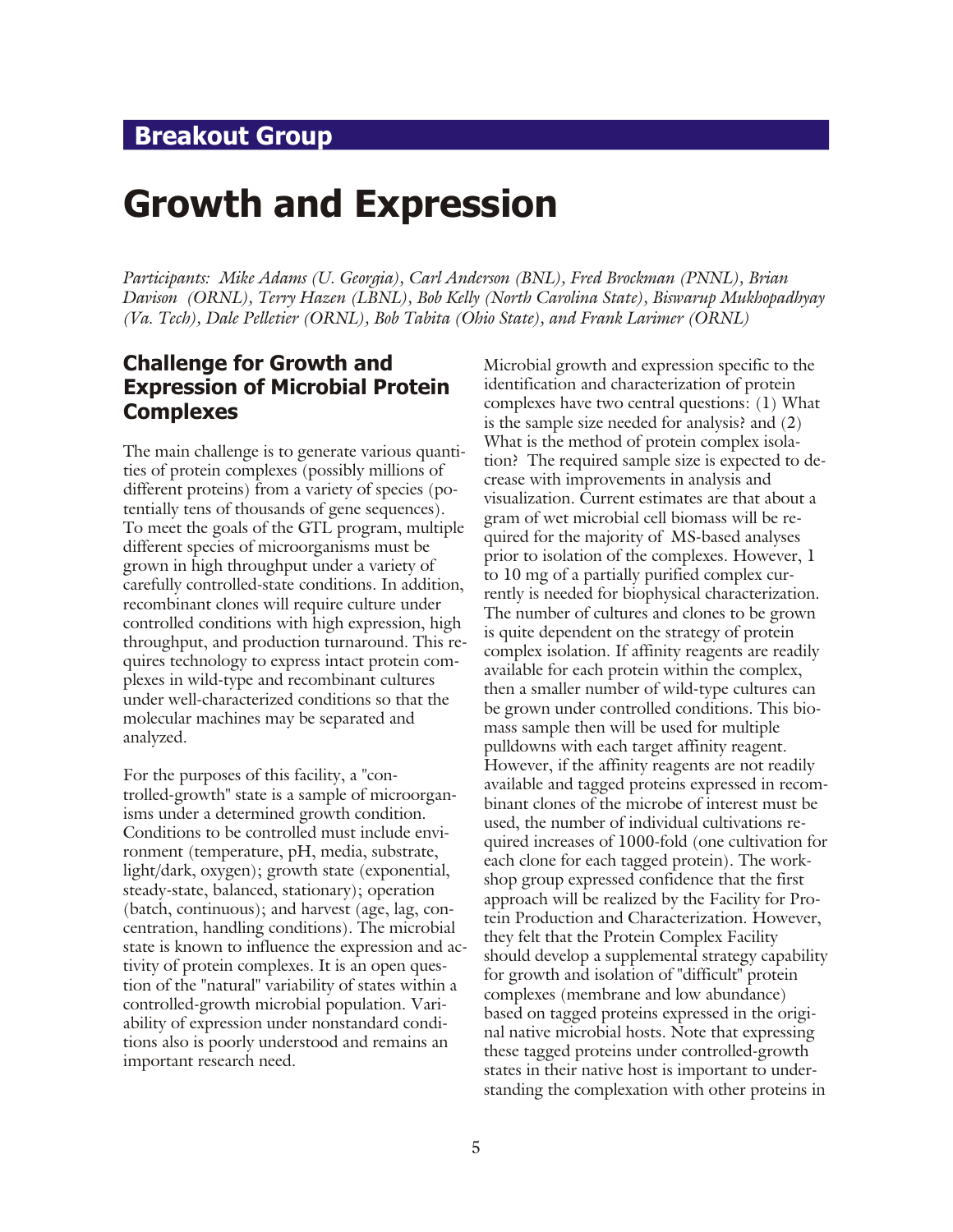a "normal" state-not in a conventional production microbe like *E. coli* where the rest of the potential protein partners will not exist.

Most discussion was based on this affinity reagent assumption, which restricts growth to 1to 2-L vessels. If all affinity reagents could be used on "one microbial sample," even larger cultivations may be advisable. Under these conditions, true high-throughput cultivation is unlikely. However, most of the technology for this exists.

The typical simplified "pipeline" for a new microbe would be to grow native or wild-type microorganisms under a reference state, harvest, use affinity reagents to pull down complexes from that native biomass sample, and then analyze complexes by MS, imaging, and other analytical tools. This process would be repeated under different growth states to extend coverage. The Whole Proteome Analysis Facility would establish reference growth states for specific organisms.

One identified research need in growth and expression is to pilot integrated setups for growth, expression, and harvest of microorganisms. The large pilots should include several model organisms across the range of metabolic and phylogenetic possibilities (target would be ten microbes). These pilots would test integrated equipment, growth-data analysis and capture, harvest protocols, and sample storage. Variability within and between samples would need to be assessed to determine the number of replicates required to minimize variations due to experimental conditions and to the multistate of single microbes within reproducible community. Techniques should be assessed to provide cultivations with well-measured growth states, including all conventional measurements (pH, temperature, dissolved oxygen, and more) as well as off-gases and analysis of metabolites (e.g., HPLC for sugar). Newer analytical procedures such as protein chips and mRNA expression arrays should be brought online.

Unlike a typical industrial fermentation facility, this growth and expression facility will be required to have conventional and unusual fermenters. A conventional fermenter operates

under batch cultivation, well mixed, with air bubbled through to provide oxygen and growth on some carbon source. This facility will require such additional equipment as chemostats, photobioreactors, and biofilms to address a wide range of organisms and growth conditions (anaerobic, microaerobic, and extremes of pH, temperature, and salt). Improved and alternative harvesting techniques are needed for chemostatic cultivation and for sample stabilization of grams of biomass. One particularly critical opportunity provided by this range of cultivation equipment is the potential to discover unknown complexes by stressing microbes into novel environments.

#### **Research Needs in Growth and Expression**

One research need is to reduce well-controlled cultivations to the milliliter scale to allow greater numbers of variants to be grown. Current 96-well plate technology does not allow optimal control, expression, or analysis for two reasons: anticipated improvements in isolation and analysis methods to decrease sample size and a backup approach when affinity reagents are not available. Another need to increase the range of cultivations is by scale-up to larger well-controlled cultivations to reduce effort and examine more novel conditions. We need to push growth conditions and methods to assess protein complex function. Ultimately, this facility should be able to perform the equivalent of "culturing the unculturable." This will require analysis of direct en vironmental samples for complexes, growth of mixed cultures, and simulated experiments to mimic environmental samples.

There are specific research needs for imaging complexes, initially for better controlled growth states within current and developing imaging devices (i.e., maintaining oxygen, substrate, and pH). Ultimately this path might lead to single-cell controlled state reactors with imaging and complex analysis and identification. On another long-term path, adapting the imaging equipment to operate directly in the instrumented fermenters would be desirable.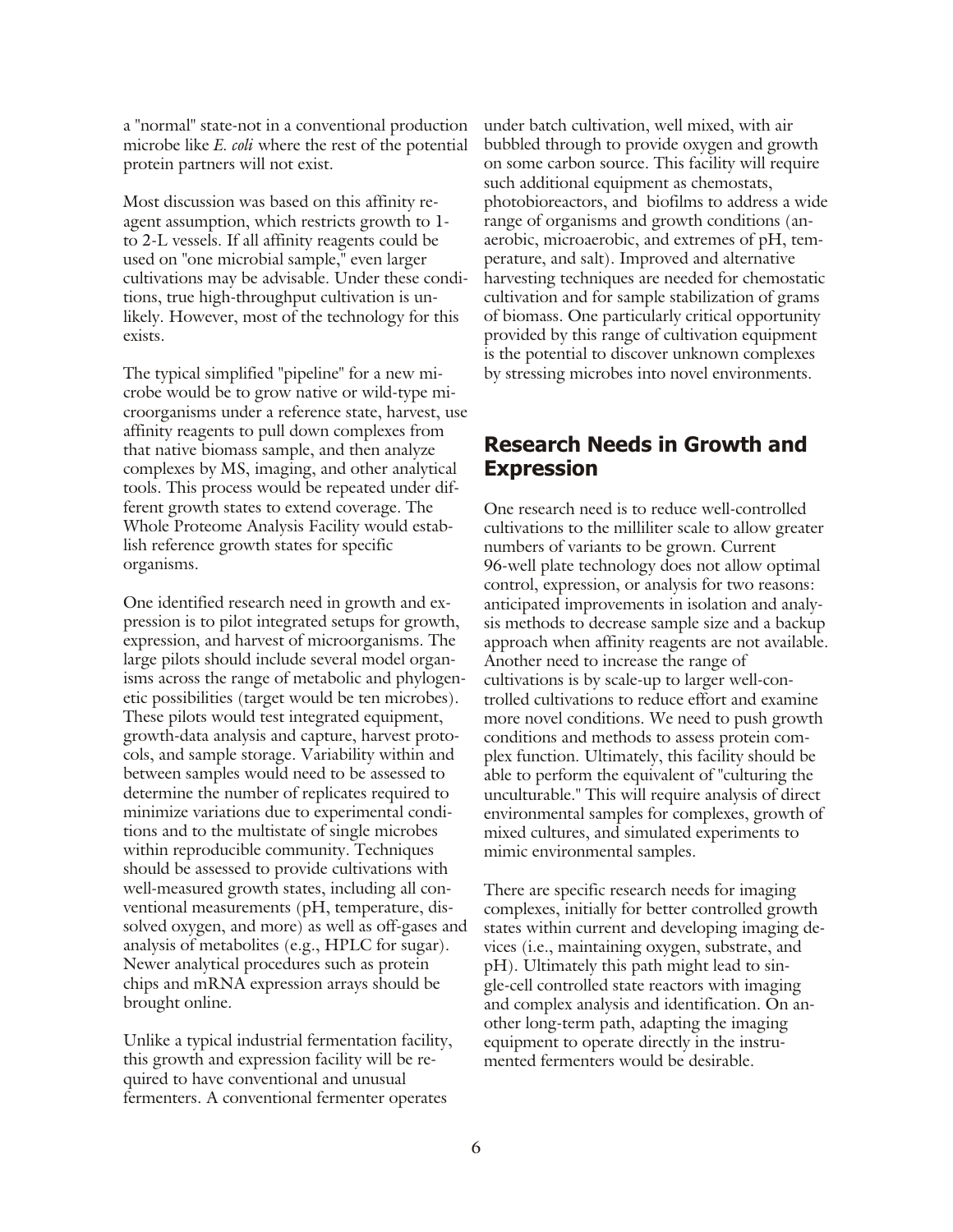In molecular biology, the ability to manipulate the target microbes should be developed as part of the GTL program for use at this and other facilities. These manipulations include tag protein expression, knockouts, and other applications. Recombinant tools for manipulation of entire protein complexes (protein-protein, protein-DNA, protein-RNA) in new microbes need to be developed. Specifically, this includes multigene expression for entire packages of complex components. Finally, advanced analytical capabilities will be needed to provide a more complete understanding of growth conditions. Online analysis of metabolites would identify small molecules associated with protein complexes and help fill in cellular network

information. This may be accomplished by use of stable isotope analysis of metabolites.

Computational tools will be used across the growth and expression efforts. Bioinformatics will assist in selecting target proteins and tags to be used in isolating complexes. LIMS needs to be incorporated from the very beginning of these processes to track samples and annotate growth conditions. LIMS also will be used to archive samples in cold storage and freezers. Heuristic computational tools will be needed to interpret and evaluate growth data. Instrumented growth chambers can be controlled more precisely by computer feedback.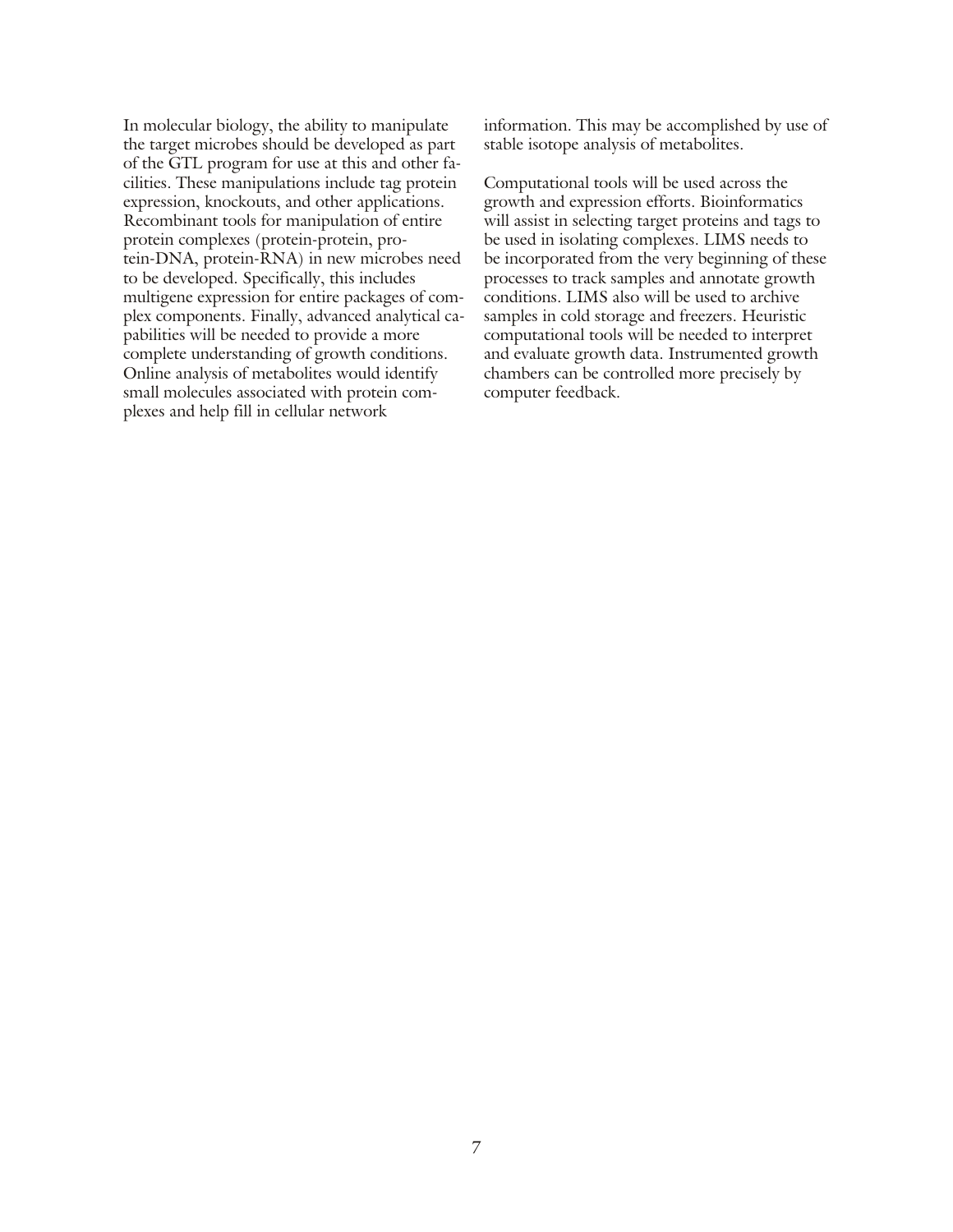## <span id="page-7-0"></span>**Breakout Group**

# **High-Throughput Isolation and Mass Spectrometry Identification**

*Par tic i pants: Mark Biggin (LBNL), Bob Foote (ORNL), Michael Giddings (North Carolina, Cha pel Hill), Andrei Gorin (ORNL), Greg Hurst (ORNL), Steve Ken nel (ORNL), Andrew Link (Vanderbilt), Tim Palzkill (Baylor Col lege of Med i cine), Karin Rodland (PNNL), Fred Schachat (Duke), Anup Singh (Sandia), Robert Strausberg (TIGR), Nathan Verberkmoes (ORNL/University of Ten nes see, Knox ville), Yisong Wang (ORNL), Dong Xu (ORNL), Joe Zhou (ORNL)*

#### **Isolation of Protein Complexes**

Table 1 lists a series of techniques that were identified as current or emerging candidate technologies for isolating protein complexes. Conventional biochemical isolation techniques, such as sucrose density gradient centrifugation and preparative column chromatography, are widely used at present to isolate particular proteins and complexes. These techniques are trusted and often robust, but the question is whether they can be automated and applied at an organism- or genome-wide scale due to the tailor-made nature of the approach.

A number of techniques based on affinity chromatography were discussed. One affinity-based

technique, currently implemented in a hand ful of laboratories around the world, is in vivo generation of a fusion between each protein encoded by the genome and an affinity "tag." Such fusions can be produced endogenously by introduction of a plasmid into cells of the bacterial species of interest, or exogenously by expression in a well-behaved host such as *E. coli*. In the former case, affinity chromatography using a resin selective for the affinity tag  $(a$  "pulldown") should isolate the tagged protein along with its interaction partners, while in the latter case, the tagged reagent protein would be mixed with a lysate of the organism of interest to insert into appropriate complexes before the pulldown. Other affinity-based techniques involve the use of reagents that are highly selective toward the complex of

#### Table 1. Protein Complex Isolation Techniques

Applicable to "stable" complexes and interactions

- conventional biochemical isolation
- create fusion proteins with affinity tags
	- endogenous
	- exogenous
- create reagents with affinity toward complexes
	- antibodies from phage display techniques
	- array formats
	- baits
		- proteins
		- lipids
		- nucleic acids

• "tagless" approach: automated, high-resolution multidimensional chromatography on whole lysates

Applicable to "transient" complexes and interactions

- chemical cross linking to stabilize complexes
- imaging
- **•** yeast two-hybrid
- substrate-trapping mutant enzymes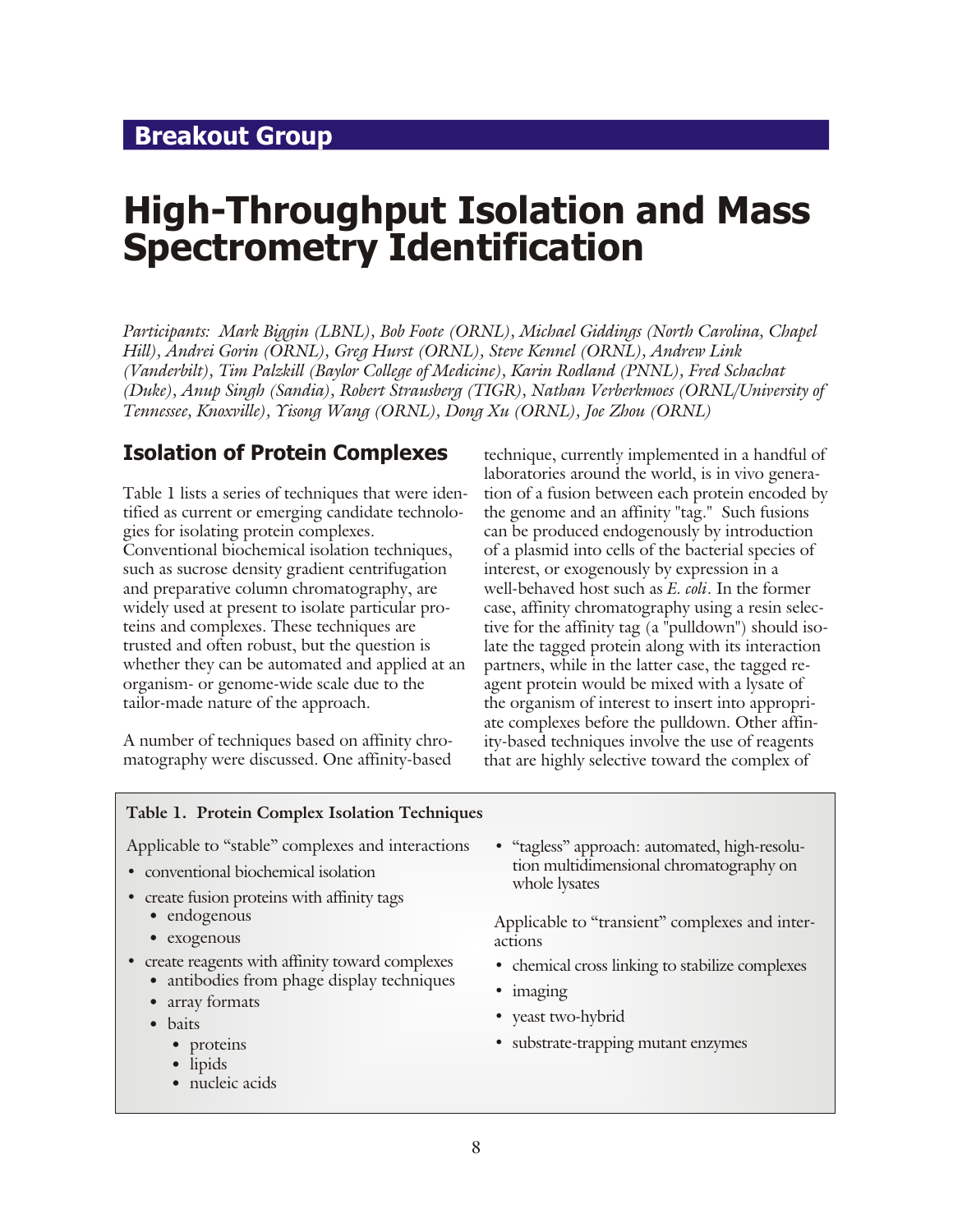interest. Antibodies are one such reagent and could be generated by a variety of techniques. Other affinity reagents include nucleic acids (SELEX) and lipids or lipid vesicles. These types of reagents are all amenable to use in large-scale arrayed formats. The present rate-limiting step is difficulty in generating such affinity reagents for "all" protein complexes in an organism, although this is an active area of currently funded GTL research. The GTL Facility for Protein Production and Characterization ultimately will be responsible for preparing most affinity reagents for this facility; as noted above, however, the facility will need to include some capabilities for producing the reagents, particularly for membrane and rare complexes.

A "tagless" strategy for isolating protein complexes is also possible. This strategy would use au to mated, high-resolution multidimensional chromatography to separate cell lysates into many (say  $10,000$ ) fractions. The strategy might enable looking in a few days at a large fraction of an organism's protein complexes. A further advantage of this approach is that no affinity reagents would have to be produced. A substantial bioinformatics component would be required to produce information on identities of components of complexes based on their chromatographic behavior.

The isolation techniques described above generally would be applicable to more stable complexes. Much relevant knowledge, however, is likely to involve transient interactions among proteins. Techniques discussed that could be applied to these interactions are listed in Table 1. There also is a need to consider various ways to

incorporate microfluidics in the isolation and sample introduction to MS or other downstream analyses. Microfluidics was noted to have particular potential for minimizing sample amount, perhaps even to the level of single-cell analysis. Further, using microfluidic devices to combine. affinity sample isolation steps, perhaps with multistage columns to perform pulldowns with sequential affinity reagents, offers the potential to decrease the number of required sample-handling steps that would minimize sample loss and contamination.

A key issue in isolating protein complexes will be to establish sample amounts needed for subsequent characterization and identification techniques. Table 2 gives estimates for current technologies, and advances undoubtedly will result in lower requirements. Widely varying abundances of various complexes produced by the cell also are an important factor in determining starting amounts of biomass.

One recognized problem with the combination of affinity pulldowns and MS is the detection of nonspecifically interacting proteins. Use of multiple isolation strategies, including the "tagless" approach described above that does not rely on affinity purification, might take advantage of complementary selectivities for identifying specific vs non specific binding. Computational tools would be critical in sorting through data in these multiple isolation strategies to identify true complexes from artifacts.

#### Table 2. Estimated Sample Requirements for Identification and Characterization **Tech niques**

| Technique                                            | Sample Requirement |
|------------------------------------------------------|--------------------|
| Mass spectrometry                                    | ng to µg           |
| Cryoelectron microscopy                              | $\mu$ g            |
| Reconstitution of complexes<br>for functional assays | µg to mg           |
| <b>Optical Imaging</b>                               | variable           |
| <b>AFM</b>                                           | $\mu$ g            |
| Structure (neutron scattering,                       |                    |
| X-ray scattering, NMR)                               | mg                 |
| Biophysical characterization                         | variable           |
|                                                      |                    |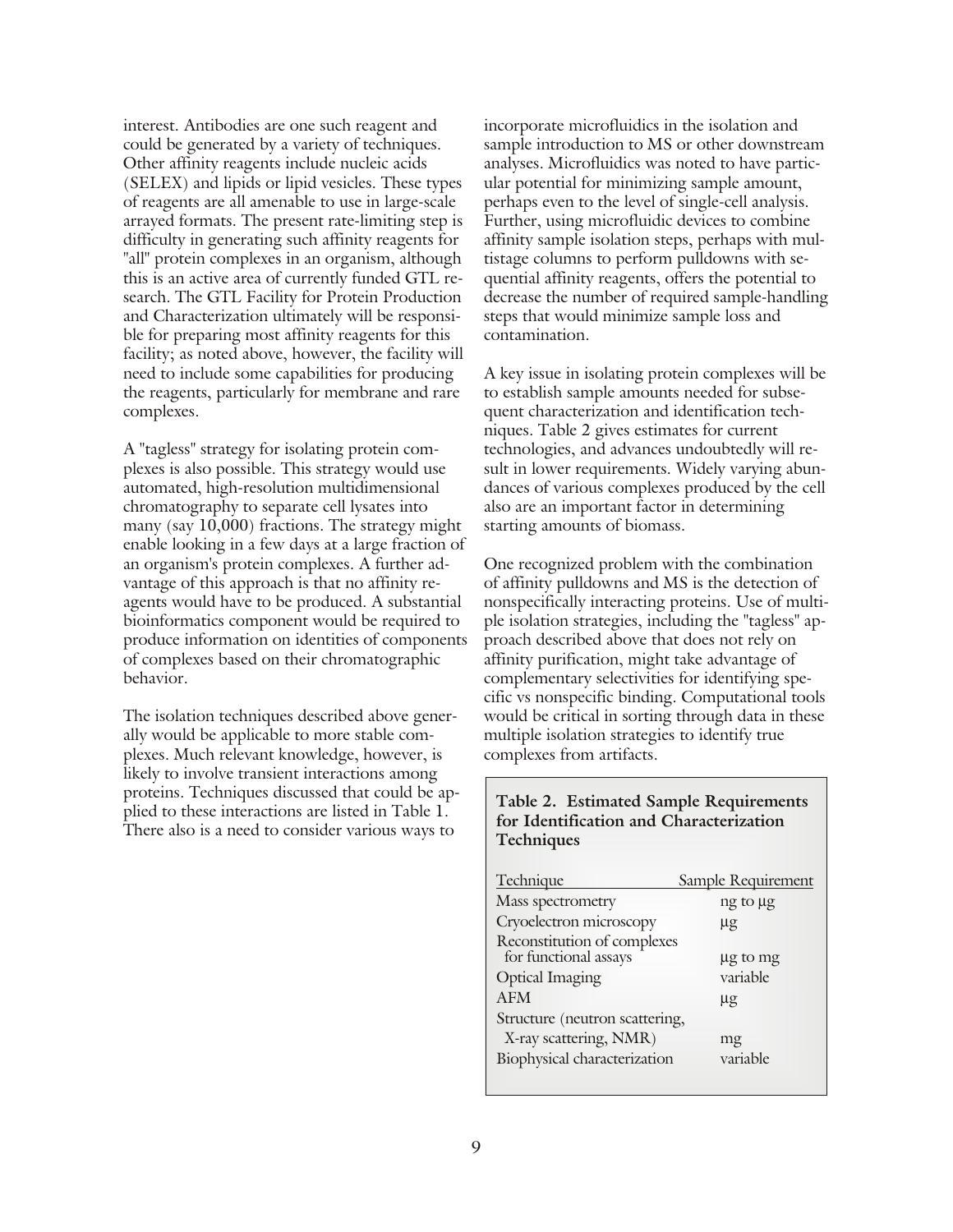### **Mass Spectrometry Identification of Protein Complexes**

Because of its demonstrated and growing strengths for protein identification, MS undoubtedly is the current top candidate technology for identifying subunits of protein complexes. The continuing rapid growth in MS capabilities make it difficult to foresee what types and numbers of in struments would be most appropriate for the Facility for Whole Proteome Analysis. However, Table 3 gives several different types of instruments that either are widely in use today for these types of applications or show promise for the near future.

Other tools used for identifying protein complex components are interaction arrays (protein chips), yeast two-hybrid techniques, and others; but it was generally felt that MS would be the workhorse tool for identifying protein complexes in the foreseeable future.

Table 3. Classes of Mass Spectrometry **Instrumentation to Consider for the Facility for Whole Proteome Analysis** 

LC-MS-MS on QIT platform LC-MS or LC-MS-MS on FTICR platform MALDI on platform capable of MS/MS, such as TOF-TOF or other

**Abbreviations** 

- **•** MALDI: Matrix-assisted laser desorption/ionization
- LC: Liquid chromatography
- MS: Mass spectrometry
- MS-MS: Tandem mass spectrometry
- FTICR: Fourier transform ion cyclotron resonance mass spectrometry
- **•** QIT: Quadrupole ion trap
- TOF: Time-of-flight mass spectrometry

## **Integrating Isolation and Identification**

Although discussed separately above, isolation and identification activities will need to be integrated into various facility workflows. This will minimize sample handling (and possible contamination), reduce the amount of starting material required, and increase sample throughput. Therefore, a careful matching of the throughput of isolation and identification capabilities will be required. One starting point for performing this matching is to define the facility's desired throughput in complexes per year. Ideally, it would be possible to identify "all" complexes in a bacterial system by isolating each protein expressed by the bacterium along with its interaction partners, which could then be identified. Estimating that the genome of a typical bacterium encodes some 5000 genes, one could estimate the scales of various facility operating components. The first set of complications to this simplistic model would be that maybe 1000 of these 5000 isolations and identifications would be "easy" stable, soluble complexes; another 1500 might be more difficult membrane proteins, and another 2500 might represent proteins involved in transient interactions. Variants, posttranslational modification, and expression levels represent further complications. Thus, graded levels of effort would be required.

Methods for scaling isolation of current techniques to higher throughput will require use of 96-well or higher-density format. Current pilot projects are addressing this issue as isolation methods are established. Another route to parallel implementation of isolation techniques might be multiple parallel microfluidic channels or columns that could be manipulated independently based on feedback from a sensor array. Both approaches also will expedite sample throughput, decrease potential sample loss and contamination, and reduce needed sample amounts. In addition, microfluidics holds the promise of single-cell analysis.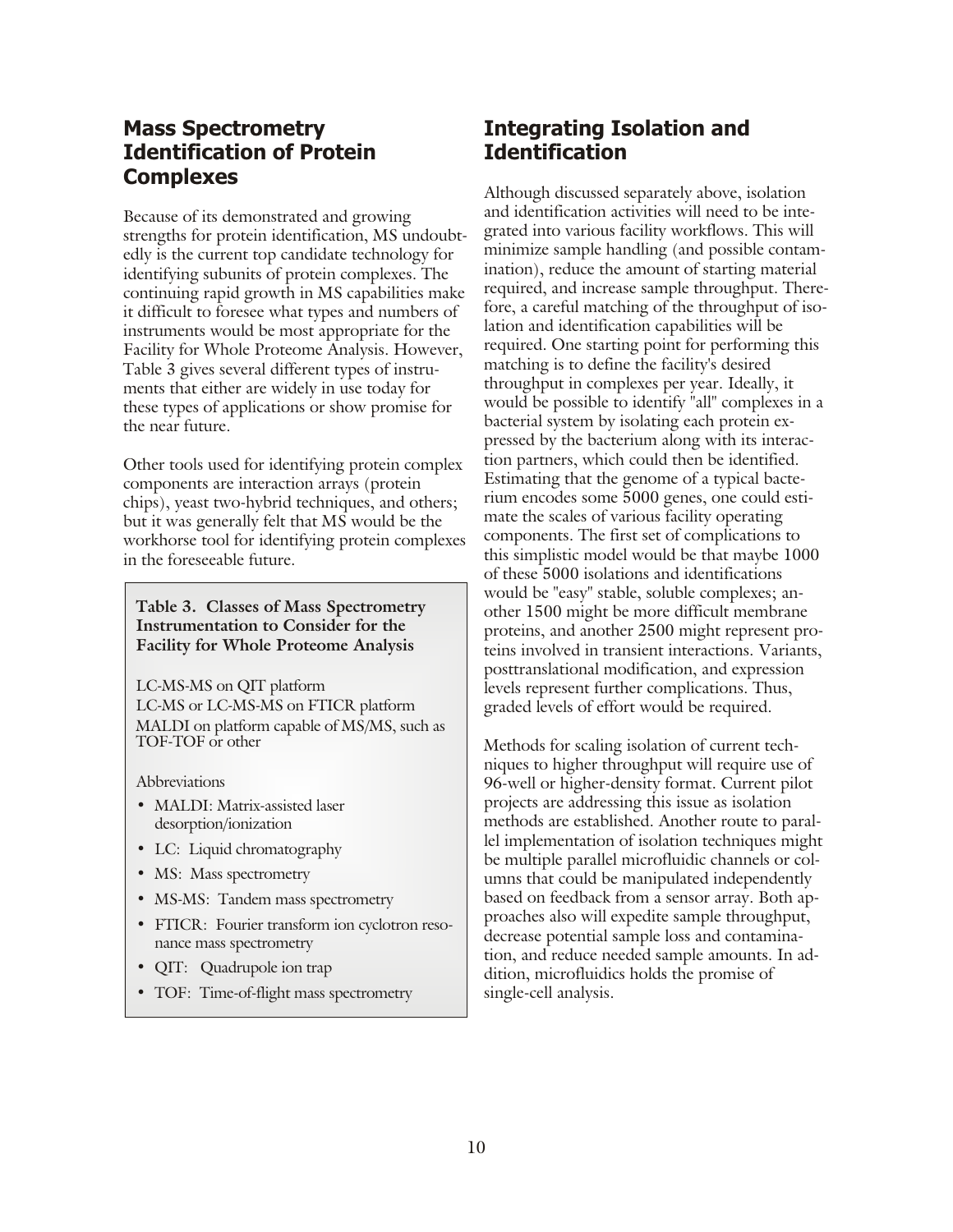#### **Research Needs for Isolation and Mass Spectrometry Identification**

A number of candidate technologies for isolating and identifying protein complexes are being evaluated in current GTL pilot projects. Results generated by these projects and by the facility itself will improve the efficiency of subsequent measurements on, for instance, complexes produced under different growth conditions for a given organism. One possible strategy is to perform an initial characterization of an isolated complex by a technique that provides relatively complete protein identification information, such as LC-MS-MS. Subsequent measurements on this complex, say under different growth conditions, could employ a higher-through put technique such as 2-color, 2D gel electrophoresis or protein chips. This approach could identify changes in expression levels, variations, and posttranslational modifications that could be targeted for further study, without the expense of exhaustive LC-MS-MS on the entire complex.

While fusion proteins containing affinity tags are currently in use, there is considerable room for im provement in this technology. For example, can new tags be designed that allow more efficient isolation, and are less obstructive to protein function and complex formation? Improvements are needed in methods of introducing affinity tags into microbial species. This challenge will require close consultation with experts on genetic systems for particular microbes.

There also is a critical need to accommodate the entire dynamic range of complexes in cells (i.e., to analyze abundant complexes, complexes present at a single copy per cell, and every level of abundance in between). Novel technologies need to be developed to circumvent current limitations in dynamic range. One possible method for "leveling" the isolated amounts of various complexes is to load an affinity column to saturation with a targeted complex. Abundant complexes will occupy all available binding sites on the column after passage of a small amount of lysate, while a comparable amount of a rare complex can be isolated by passing a larger amount of lysate over the column. Sensitivity also is an issue

for analysis of protein complexes. Ideally, single-cell analysis would be desired, with the ability to detect components present at one copy per cell.

As mentioned above, protein complexes with different properties will require different isolation strategies. The major dividing lines identified were transient vs stable complexes and soluble vs membrane complexes. Membrane complexes could be divided further into integral membrane proteins vs membrane-associated complexes. In addition, different cell compartments have their own membranes and membrane proteins (periplasm, outer membrane) that could be isolated separately. To complicate matters more, identification of characterization techniques to be applied to isolated proteins will dictate limits on the use of certain reagents in the isolation. For example, MS generally is incompatible with many detergents used to solubilize purified membrane proteins. New approaches are needed to identify and characterize membrane and transient protein complexes. Imaging holds considerable promise for observing transient complexes, but, as discussed later, new imaging capabilities will be needed to realize this promise fully.

### **Current Gaps in Mass Spectrometry Identification Technologies**

At the interface between isolation and identification, the issue of more efficient use of the sample presented to the mass spectrometer needs to be assessed. The number of protein or peptide ions surviving the voyage to detector in a mass spectrom eter is substantially lower than the number of molecules presented at the inlet. Research is needed to enhance the number of ions produced from the protein/peptide and efficiently introduce the ions into the mass analyzer. Further, new ionization techniques are needed to enhance uniformity in analyte ionization that will allow im proved quantitation and analysis of nonpolar moieties.

Improved relative and absolute quantitative MS methods are needed to allow stoichiometries,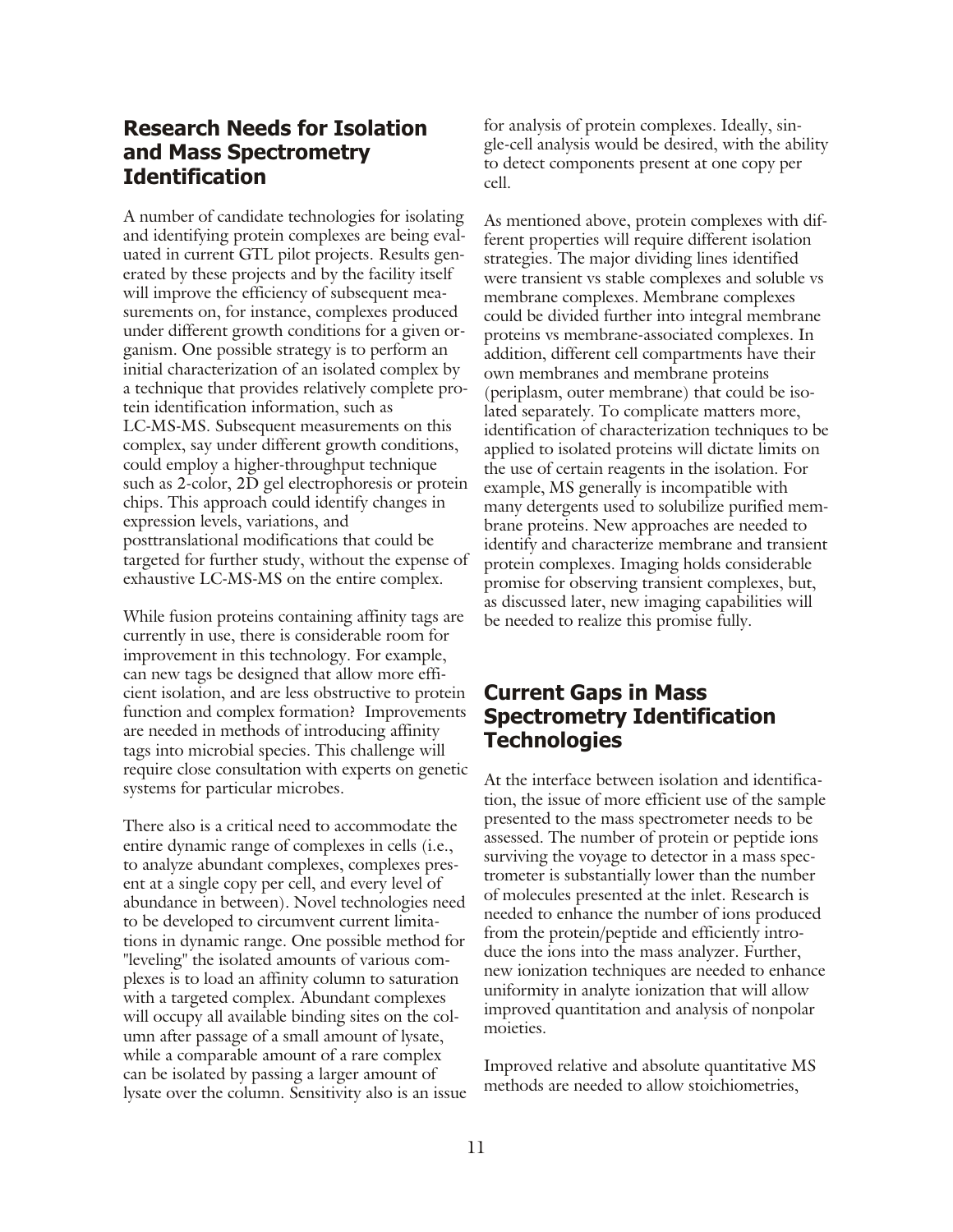changes in expression levels among growth states, and other important information to be obtained. Current methods all rely on stable isotope labeling to allow the ratios of chemically identical species with different masses to be determined. All current techniques suffer from some limitation such as limited throughput, prohibitive reagent expense, or lack of accuracy.

Much current MS-based protein analysis is performed using the "bottom-up" strategy, in which proteins are first digested enzymatically before MS analysis and identification of the resulting peptides. However, there is growing interest in "top-down" proteomics, in which the molecular masses of intact proteins are measured by MS. A major advantage of the top-down technique is the ability to identify post-translational modifications in proteins, which will be critically important in the analysis of protein complexes. Small changes in protein interactions within a complex can profoundly affect the resulting cellular process. Therefore, both "bottom-up" and "top-down" capabilities should be present in the Facility for Whole Proteome Analysis. However,

a number of technical hurdles remain before the routine and high-throughput application of the top-down strategy can be realized. Many of these bottlenecks can be best addressed by novel bioinformatics approaches. Unlike the analysis of peptides resulting from a "bottom-up" approach, there currently are no databases and bioinformatics tools for the analysis of intact proteins and various modifications.

The past decade has seen astonishing improvements in capabilities for protein analysis by MS. Additional novel approaches are expected in the next few years and should be monitored for possible incorporation into this facility to improve sensitivity, dynamic range, quantitation, and information content of MS. For example, new approaches that use MALDI or variants of this technique may offer potential speed advantages over techniques based around an LC separation. Protein chips (interaction arrays) that can be "read" by MS techniques such as SELDI, MALDI, or electrospray methods also mayprove to be valuable technologies for the rapid analysis of protein complexes.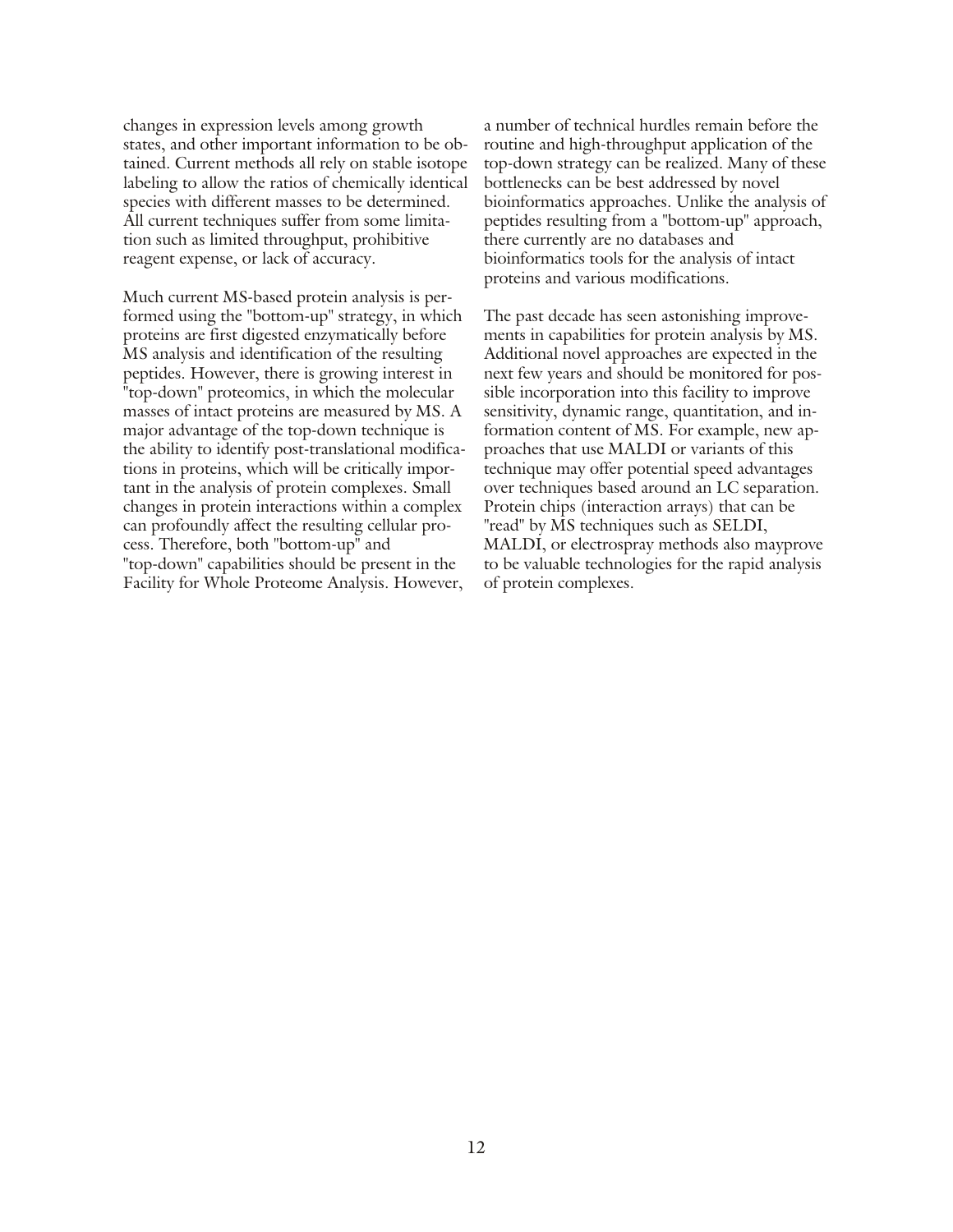## <span id="page-12-0"></span>**Breakout Group**

## **Imaging and Analytical Tools for Validation and Biophysical Characterization of Protein Complexes**

*Participants: Mitch Doktycz (ORNL), Cynthia Peterson (UTK), Leonard Spicer (Duke), Yisong Wang (ORNL), Nathan VerBerkmoss (UTK-ORNL), Bob Strausberg (TIGR), Betty Mansfield (ORNL), Mike Knotek (Consultant), Karin Rodland (PNNL), Frank Harris (ORNL), Jizhong Zhou (ORNL), Bob Tabita (ORNL), Danny Rintoul (SNL), Robert Scott (University of Georgia), Fred Schachat (Duke), Dong Xu (ORNL), Ed Uberbacher (ORNL)* 

### **Challenge for Growth and Expression of Microbial Protein Complexes**

High-throughput analysis of protein complexes by MS will not provide sufficient confirmation of their identities. Additional approaches will be required to validate the presence of the complexes in cells and to understand under what cellular conditions these complexes are present. In addition, data on the dynamics of these complexes are needed to help understand their biological function. Biophysical data, such as binding affinities and interaction interfaces, need to be defined to help elucidate function and the effects of modifications on function of complexes. Thus, the collection of analytical technologies required by this facility is quite broad. Required tools break down into those for imaging and for biophysical characterization. In particular, various fluorescence, scanning probe, and electron microscopy techniques are expected to be cornerstone tools for the facility. Clearly, computationally based modeling and characterization are closely coupled. Rather than partition needs along a technology basis, the group divided tools among the types of required functional information.

#### **Imaging and Analytical Tools for Biophysical Characterization**

These types of required information are broken down into areas including identification, structure and morphology, dynamics, and energetics. Each is discussed below.

**Identification.** Tools for identifying protein complexes-protein-protein, protein-DNA, protein-small biomolecule, or other complexes-will be essential to complement data obtained by mass spectrometry (discussed above). For example, in vivo imaging techniques will be critical for verifying data based on MS. Fluorescent labels introduced into protein components of complexes can be monitored in living cells using optical microscopy to confirm the co-localization of proteins identified by mass spectrometry. Multiple tags can be monitored simultaneously to follow protein positions as a function of time. In addition, this approach will be particularly valuable for identifying weak, transient, and membrane-bound interactions. Scanning probe-based techniques may be particularly useful for identifying complexes associated with membrane-bound proteins. Improvements in imaging techniques based on fluorescence and scanning probes can yield approaches that can meet higher-throughput demands.

Protein and other types of arrays, coupled with effective detection methodologies, will be needed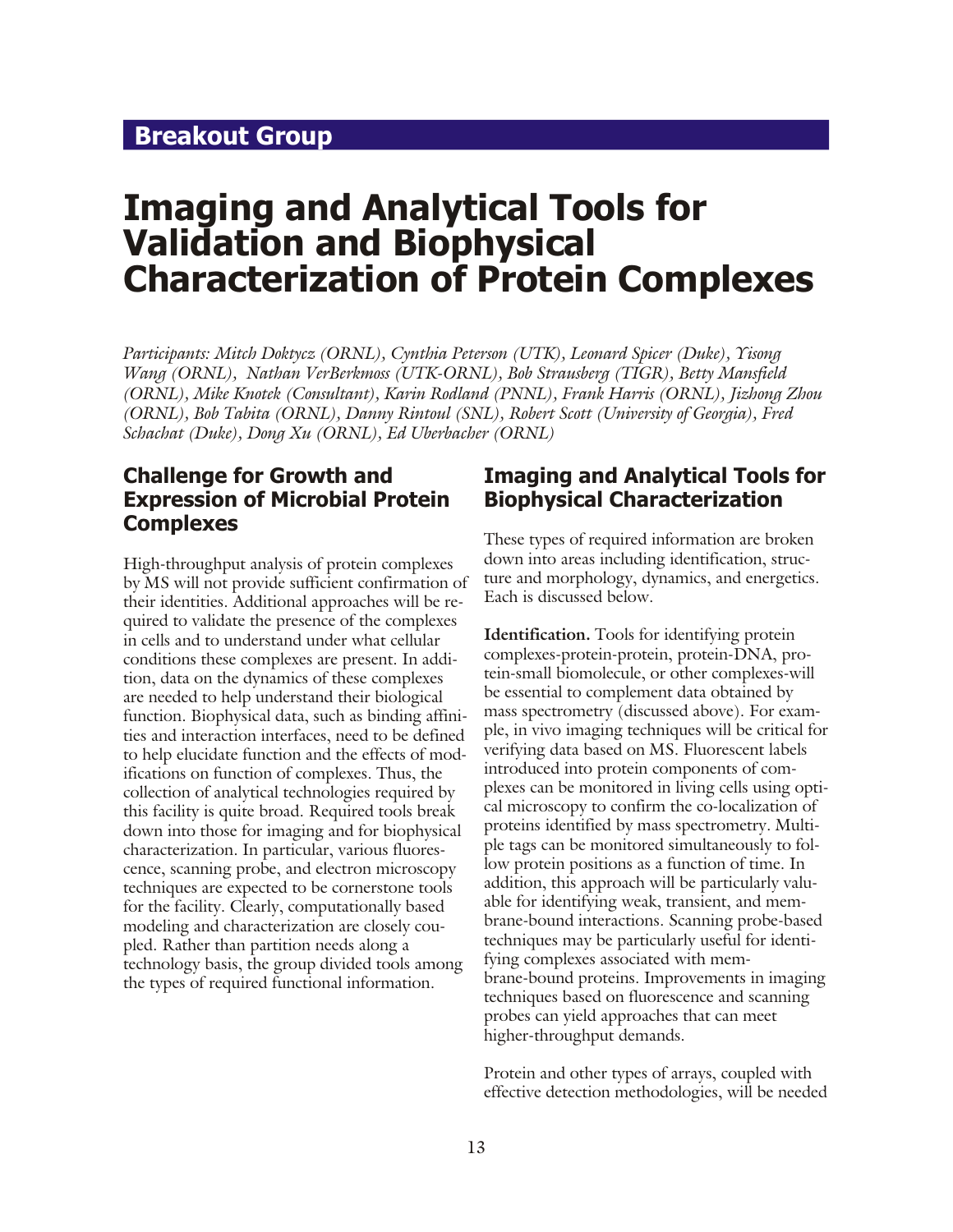to confirm specific associations. Various detection methodologies for these arrays could include fluorescence, surface plasmon resonance, force microscopies, calorimetry, MS, and electron microscopy. Many of these techniques can be used to determine if biomolecules are specifically interacting, and some can be applied in either microarray or chromatographic formats. Additionally, hydrodynamic techniques, yeast two-hybrid, and computer-based prediction were identified.

**Structure and Morphology.** In addition to identifying complexes, information on the structure, morphology, and stoichiometry of biomolecular complexes was identified as essential. Imaging techniques can provide such information. Various forms of electron microscopy, tomographic imaging, and scanning probe microscopy could be improved to meet higher-throughput needs of this facility. Scattering techniques, such as neutron scattering, would help to provide insight into the interactions of components in protein complexes. Additionally, several biophysical techniques were highlighted, ncluding light scattering, NMR, and hydrodynamic techniques such as analytical ultracentrifugation.

**Dynamics.** Characterizing the time-ependent features of biomolecular complexes will be necessary for relating functional information to biomolecular complexes. Dynamic measurements down to nano- and picosecond increments will be required, and several technologies are relevant to these measurements. These include fluorescence-based techniques such as fluorescence resonance energy transfer, fluorescence polarization anisotropy, magnetic resonance-based techniques, and advanced optical microscopies. Techniques for performing these measurements on the single molecule and whole cells will be required.

**Energetics.** The thermodynamics associated with biomolecular interactions and complexes also will be needed. This information will be essential for relating biomolecular interactions and function on a physical chemical basis. Several technologies were identified as critical including calorimetry, force microscopy, and laser trapping techniques. Additionally, a range of biophysical

techniques that enable monitoring of thermal- or solvent-induced structural transitions would be desired.

Quality assurance for characterizing protein complexes will require the use of standardized protocols and controlled measurement environments. Further, examination will be required using multiple techniques that provide a common answer consistent with genetic-based information and statistically determined. A related concern is to define what a "real" biomolecular interaction is. This involves distinguishing signal from noise and establishing biological relevance of a complex.

#### **Research Needs in Imaging and Biophysical Characterization**

Numerous technological advancements will be required to realize facility goals. In general, technologies for measuring weak, transient, and membrane-bound interactions are lacking. Sample-throughput issues also were a concern. Although many techniques discussed above are amenable to higher throughput, commercially available instruments that fit these needs are lacking. Another general concern was the availability of samples that meet the needs of biophysical measurements. Higher quality, well-defined samples, and, typically, higher quantities of samples are required for biophysical measurements. High-throughput techniques for producing high-purity samples will be required. In addition to these general concerns, specific identified needs included:

- Advancements in single molecule measurement techniques - Single-molecule techniques are expected to play a large role in characterizing biomolecular complexes. Improved instrumentation, calibration standards, and robust labels are needed.
- Improvements in labeling Sample tagging techniques and materials play a vital role in many imaging and biophysical characterization techniques. For fluorescence-based techniques, dye with longer lifetimes, resistance to photobleaching, and different emission wavelengths are desired.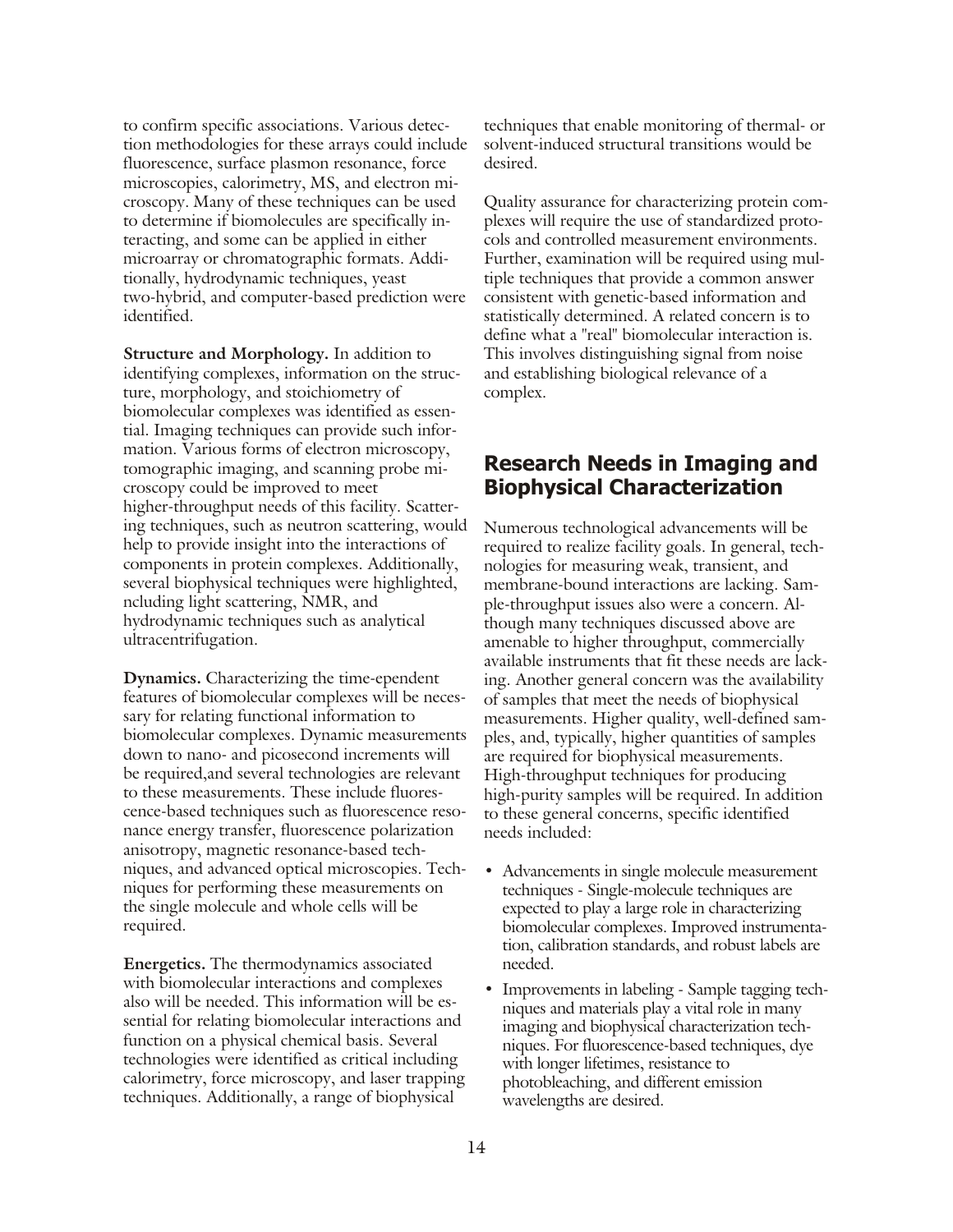• Whole-cell measurement techniques - Methods for characterizing entire cells at the molecular level will be needed. Further development of these tools will be required to define the function of complexes in a live cell.

Long-term technology needs are those that fulfill the goal of connecting genome information to function. Ultimately, the sum of information being produced from this facility should enable the prediction of complexes, physiology, and function based solely on gene sequence. This information should enable the transition to codebases that simplify instructions encoded in databases. High-throughput automation that enables comprehensive assessment of the spatial and temporal characteristics of molecules within cells is dreamt about. Extending these measurements for simulta neously characterizing entire communities of cells also was discussed.

Computational and bioinformatics needs are intricately woven within all aspects of imaging and biophysical characterization of protein complexes. Beyond obvious needs for data handling and interpretation, new tools for molecular biophysics are needed that relate biophysical characteristics to molecular structures, bioinformatics tools that effectively archive and mine biophysical and imaging data, and new systems biology models that integrate the various data types. Computationally guided experiments also will be critical for focusing time-intensive experiments and narrowing parameter space.

### **Computation and Bioinformatics**

This facility will require computational and bioinformatics capabilities at a variety of levels ranging from sample tracking, automation, instrument control, and the acquisition, analysis, and storage of data to highly sophisticated tools for enabling biological insight. In this group, we

focused mainly on computation and bioinformatics needs associated with isolation and identification of protein complexes, which are in their own right considerable, given the large volumes of data generated by current MS-based proteomics experiments.

Three issues critical to computation must be considered. First is the type of computer hardware to be included in the facility. Second is the infrastructure needs of a facility-wide LIMS. Finally, this facility will require a vibrant computation-research component to address matters such as experimental design to isolate and identify protein complexes by computationally predicting a customized protocol for each complex. Computational methods are possible for choosing the most fruitful complexes to target, and research will be performed in MS data analysis. This would include new algorithms for interpreting mass spectra (e.g., de novo sequencing from MS-MS data) and determining measures of confidence for protein assignments based on MS data. Visualization techniques for gleaning biologically relevant information from heaps of data also could be developed.

The hardware required probably will be in the form of clusters. A commercially available LIMS for a facility of this size would cost millions of dollars. The other possibility is in-house LIMS development, which also would be expensive. A commercial LIMS system will still require in-house information-technology effort. Automation of data handling is an important component of the computing infrastructure.

More generally, a user-friendly Web site or other means of making data output available to the community will be required. This tool must be flexible enough for users to access the output database in the Facility for Whole Proteome Analysis at the level of detail or perspective they want to pursue.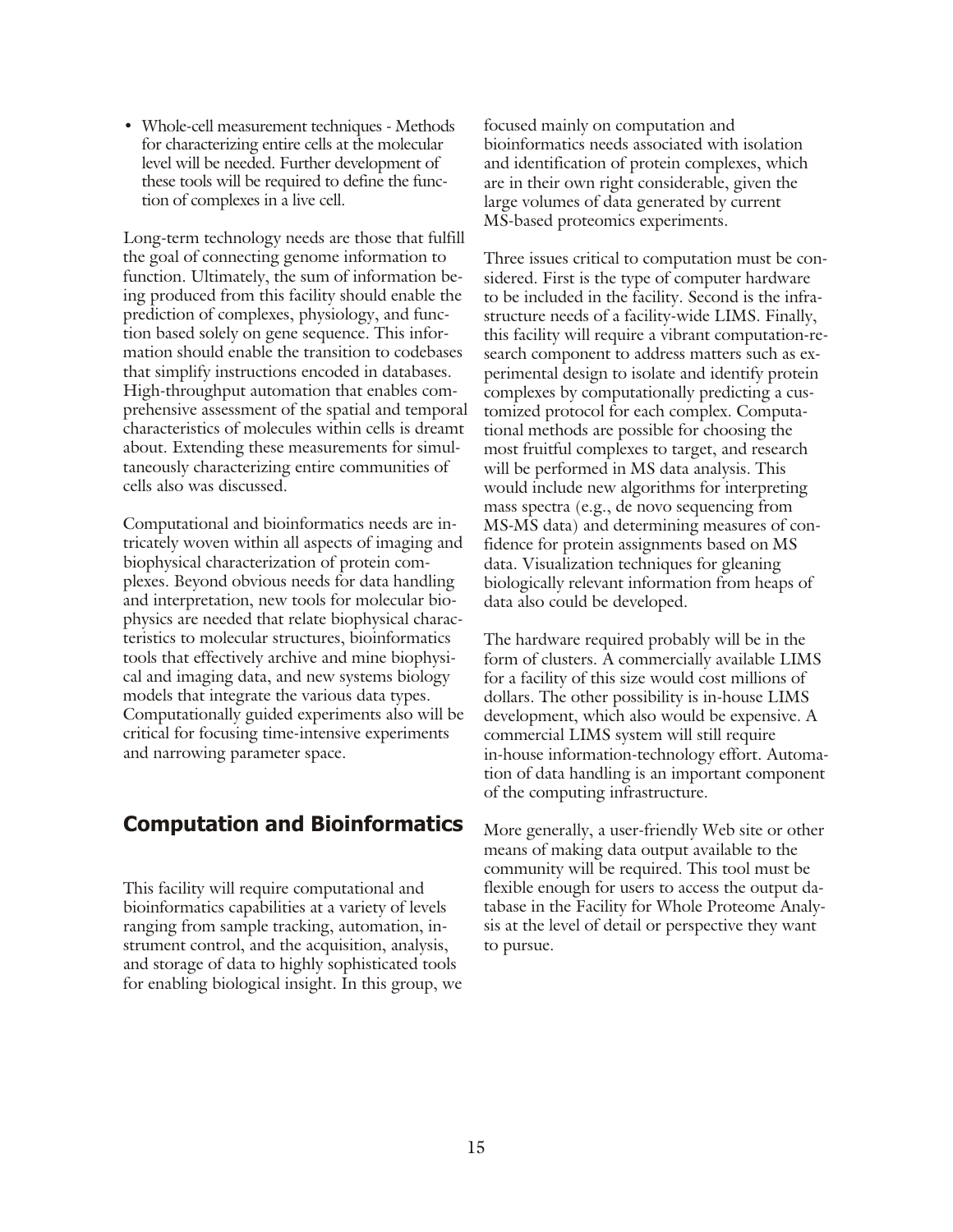#### <span id="page-15-0"></span>**Summary**

Workshop attendees were asked to assess high-level questions that would need to be addressed by this facility. Questions and answers are summarized below.

- **1.** What data are needed by the biological community?
	- Every type of complex should be studied, including protein: protein, protein: DNA, protein: RNA, and protein-small molecule. A complex is defined as any nonrandom association of components in which each contributes to function.
	- Types of data needed include everything-composition and stoichiometry, localization, function, structure, mechanism of action, regulation, assembly, trafficking, information on interaction surfaces and physical chemistry, energetics, and dynamics.
	- Recognizing that "everything" may not be possible, one idea was to have a high-throughput lab generate data identifying potential complexes and have the scientific community do the reductionist science to prove function.
	- Need parallel efforts to characterize transient, low-abundance, low-affinity, and membrane-associated complexes in addition to more stable complexes.
	- Facility products include data on complexes, protocols for isolation and characterization, and training and education
	- Biologists want complex information derived from multiple techniques.
	- An iterative process should allow an ongoing dialog with the community about next steps and what is needed.
	- Experimental determination and computational prediction of complexes will be necessary.
	- The ultimate facility product should be function, not a mere catalog of complexes.
- 2. How should data and tools be made available to the community?
	- Data should be made available via a Web-based user-friendly interface that can be drilled down for detailed information.
	- Need informatics tools along with data. These tools must be able to integrate molecular information, including DNA, RNA, protein, PTM, and physiological regulation.
	- Community-based data should be made available ASAP.
- **3.** What supporting information is required by the biologist?
	- Computational biologists must develop tools for assigning confidence levels to identified complexes. This information should be linked to the primary data via a Web interface.
	- "Quality-assurance data and process should be available to end users. Documentation of the process must be included as part of the data.
	- "Experimental determination and computational prediction of complexes will be necessary.
	- "Biologists want genetic information for establishing function.
- **4.** What types of samples and requests should be sub mitted to the facility?
	- Community-driven requests for complete characterization of complexes in a given organism, families of organisms, or genetic variants of certain organisms.
	- Community access to the facility via application to focus on individual pathways or complexes.
	- Different levels of interaction should be considered on an individual basis, driven by the science question being asked and by available methodology.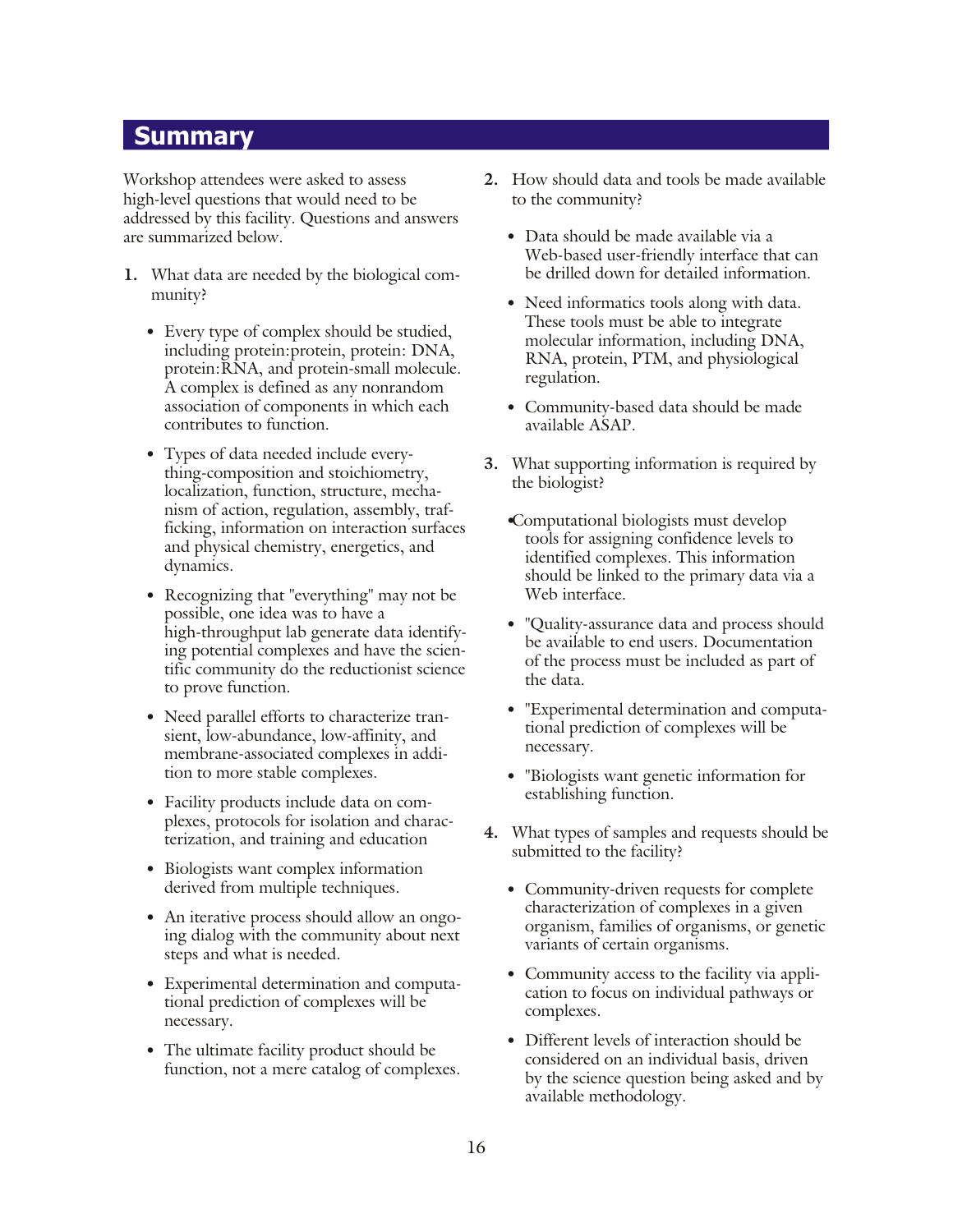#### **Specific Capabilities to be Included in the Protein Complex Facility**

- The facility needs to do easy and difficult complexes in parallel.
- **5.** How should the Protein Complex Facility be managed?
	- Facility management and advisory board.
	- Training is an important role for the facilities (workshops and protocol manuals).
	- Cater to individuals through proposals.
	- Applications prioritized according to integration with the big picture.
	- Interactions with other GTL facilities are strongly encouraged; this will enable "big" science.
	- "Calls" that seek to integrate facilities should be prioritized.
	- A research presence as well as a high-throughput factory should be part of the facility.
- **6.** How should the Protein Complex Facility interact with other facilities?
	- The Protein Production Facility would produce reagents that could be used in the Protein Complex Facility. For example, affin ity-tagged pro teins grown in *E. coli* could be used as "bait" to isolate complexes from other organisms. Antibodies to complexes and clones expressing fusion proteins could come from the Protein Production Facility.
	- The Proteomics Facility would produce proteomics data to be used by the Protein Complex Facility. Knowing which proteins are expressed by a particular organism under a specified set of growth conditions would enable the Protein Production Facility to target complexes.
	- The Systems Facility would receive data from and provide input to the Protein Complex Facility for choosing organisms, pathways, and complexes to pursue.
- 7. How do we interface with other GTL Facilities?
	- Strong interaction with other GTL facilities will be necessary.
	- Standards for exchanging information will need to be established.
	- Specific information needed from other facilities will be data relating where and when proteins are expressed and methodologies used to obtain these results.
	- "Custom" samples, labels, and reagents will be needed for in situ generation of biomolecular complexes of appropriate quantity and quality.

Additional information is summarized below with respect to capabilities to be included in the facility, impacts on science and DOE missions, and probability for success.

#### **Specific Capabilities to be Included in the Protein Complex Facility**

- **1.** To discover and define protein complexes in microbes:
	- Controlled growth of microbes under carefully documented conditions.
	- Affinity reagents (either antibodies or tagged proteins), cross-linking reagents to stabilize complexes, and others that will be employed to isolate protein complexes from microbes.
	- Automated processes, including parallel sample processing, combinatorial affinity "challenges" and others to isolate complexes from cells in a high-throughput manner.
	- Automated, high-throughput identification of isolated complexes using combined chromatographic separations and MS with conventional mass spectrometers and those with high mass-resolving power.
	- Computer algorithms to analyze, assess, archive, and integrate data from multiple measurement techniques.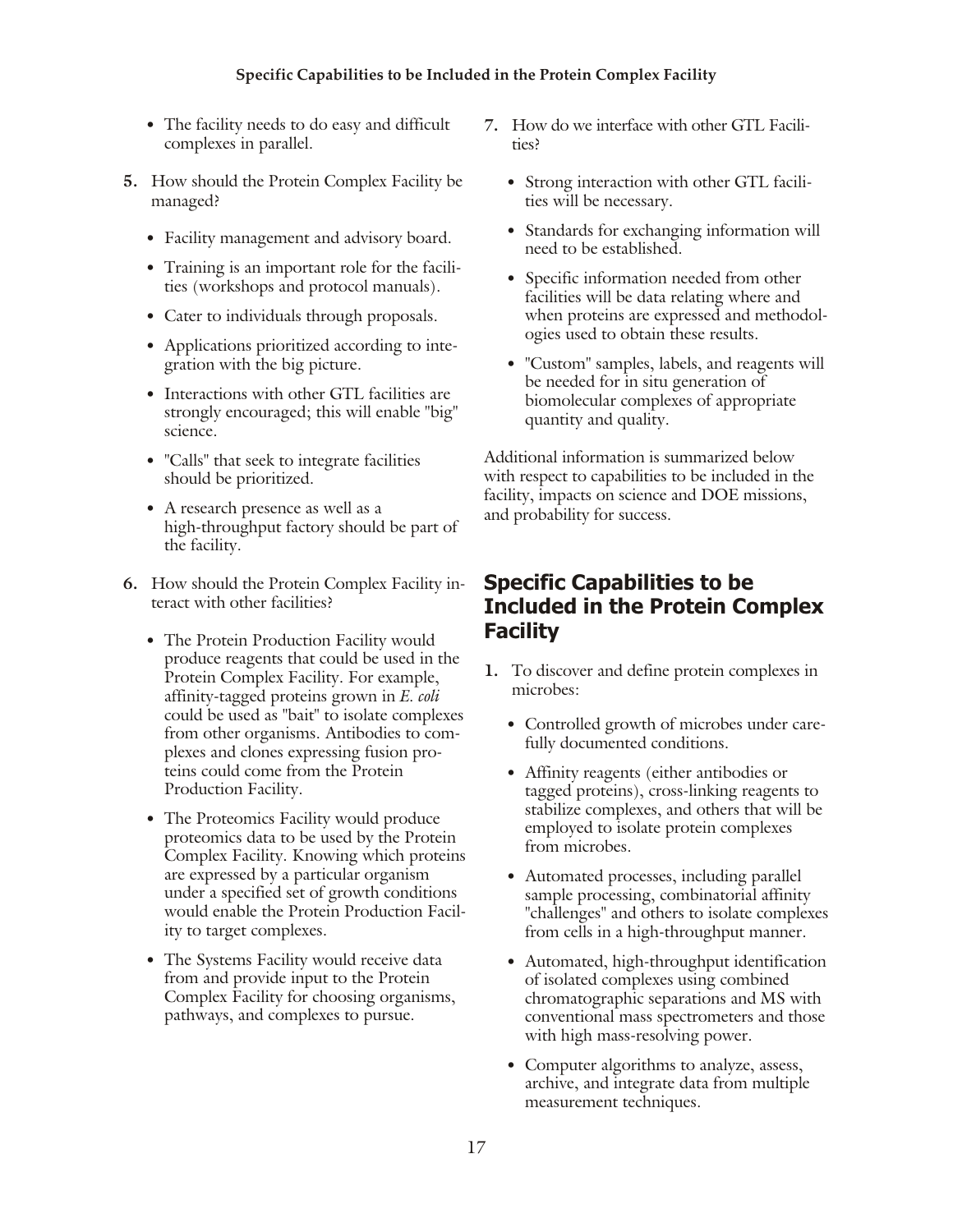- **2.** To analyze the structure and function of molecular machines:
	- Automated imaging tools (cryo-EM, optical and force microscopies, and magnetic resonance imaging) to characterize machines in vitro and establish the relationships of proteins within the complex.
	- High-throughput imaging tools such as optical and magnetic resonance imaging to characterize molecular machines in vivo for establishing the relationships and dynamics of protein complexes within cells.
	- Characterization tools and sensors to generate real-time, multidimensional information for spatial and temporal measurements of protein complexes in vivo.
	- Additional characterization tools such as dynamic and small-angle neutron and X-ray scattering and neutron reflectrometry to provide additional biophysical data on isolated complexes.
	- Advanced computational tools and state-of-the art computer hardware and data storage for analysis and integration of data from various measurements.

## **Impacts on Science and DOE Missions**

The increased ability to study molecular machines will illuminate the fundamental biochemical and biophysical mechanisms within and on the surfaces of microbial cells. Understanding and harnessing microbial capabilities can revolutionize DOE's methods for accomplishing its energy and environmental-cleanup missions.

- Gaining access to all a cell's machines and to classes of machines across numerous systems will allow in-depth analyses of form, function, and the regulation of key processes.
- Combining computational power with GTL data on tens of thousands of proteins and molec-

ular machines will contribute to solving the important problem of protein refolding.

• Achieving understanding would permit the design in engineered systems of biomimetic chemical processes that match the selectivity, purity, and energy efficiencies of natural reactions.

## **Probabilities for Success**

With its focus on protein complexes, this facility is a major scientific and technical challenge. Today's technologies admittedly will be applicable to the analysis of many types of protein complexes. However, to meet GTL program needs, great improvements will be necessary to allow the analysis of protein complexes on the same scale as current genome sequencing. Success will depend on R&D and pilots-a mix of existing and new technologies-to realize truly high-throughput assays for the confident identification and characterization of protein complexes.

- New imaging tools and reagents to measure protein machine dynamics and structure. Requires higher spatial resolution, faster data acquisition, improved spectral information (possible without fluorescent tags), and rapid data analysis.
- Assembly or capture of large protein complexes.
- New approaches to stabilize and analyze transient complexes.
- Enhanced capabilities for high-throughput MS analysis with high dynamic range, high sensitivity, and fast data analysis.
- Sophisticated modeling and simulation capabilities for understanding the interactions and processes underlying machine structure and behavior.
- Innovative molecular biology tools for microbial systems.
- Novel approaches for culturing of microbes.
- Automated sample handling to minimize contamination and sample size.
- Highly specific and inexpensive antibody libraries.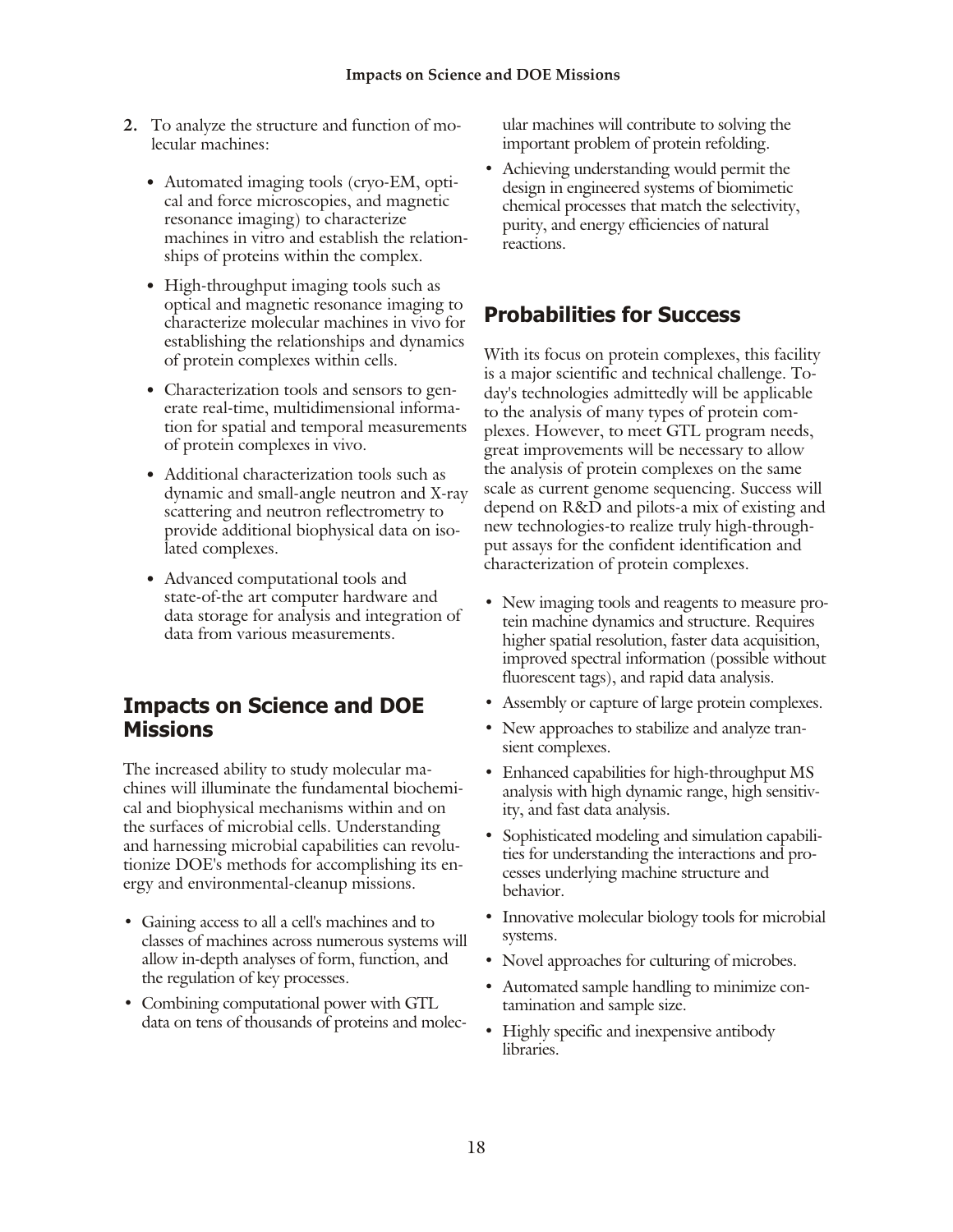## <span id="page-18-0"></span>**Agenda**

#### **Tuesday, June 17, 2003**

- 1:30 p.m. Welcome Michelle Buchanan, ORNL
- 1:35 p.m. Overview of GTL program David Thomassen, DOE-OBER
- 1:55 p.m. Protein Complexes Biological Importance – Frank Larimer, ORNL
- 2:15 p.m. Facility III Overview Michelle Buchanan, ORNL
- 2:35 p.m. Organism Growth Bob Kelly, North Carolina State University
- 2:55 p.m. Break
- 3:15 p.m. Complex Isolation, Purification Robert Tabita, Ohio State University
- 3:35 p.m. Complex Identification
- LCMS Andrew Link Vanderbilt University School of Medicine Imaging - Bill Margolin, University of Texas Medical School
- Affinity Methodologies –Joanna Albala, Lawrence Livermore National Laboratory
- 4:35 p.m. Computational/Modeling Russ Finley, Wayne State University
- 4:55 p.m. Summary and Charge to Breakout Session One – Michelle Buchanan, ORNL
- 5:00 p.m. Breakout Session One "Defining the Needs of the Biological Community"
- 6:00 p.m. Adjourn
- 6:30 p.m. Social (no host bar)
- 7:30 p.m. Dinner (catered)

#### **Wednesday, June 18, 2003**

- 7:30 a.m. Continental Breakfast
- 8:00 a.m. Continue Breakout Session One
- 9:15 a.m. Reassemble to hear reports from each Breakout Group on "Defining the Needs of the Biological Community" (3 groups, 15 min. each)
- 10:00 a.m. Charge for Breakout Session Two, "Technology Needs" – Michelle Buchanan, ORNL
- 10:15 a.m. Breakout Sessions
- Growth and Expression of Protein Complexes
- High Throughput Isolation and Identification
- Imaging/Biophysical Characterization/Validation
- 12:00 p.m. Lunch (catered)
- 1:00 p.m. Breakout Session Two, "Technology Needs," continues
- 2:30 p.m. Reassemble to hear reports from Breakout Session Two, "Technology Needs" (20 minutes each)
- Growth and Expression of Protein Complexes
- High Throughput Isolation and Identification
- Biophysical Characterization/Validation
- $3:30$  p.m. Cross-Cut Computing Ed Uberbacher, ORNL
- 3:50 p.m. Summary/Wrap up
- 4:00 p.m. Adjourn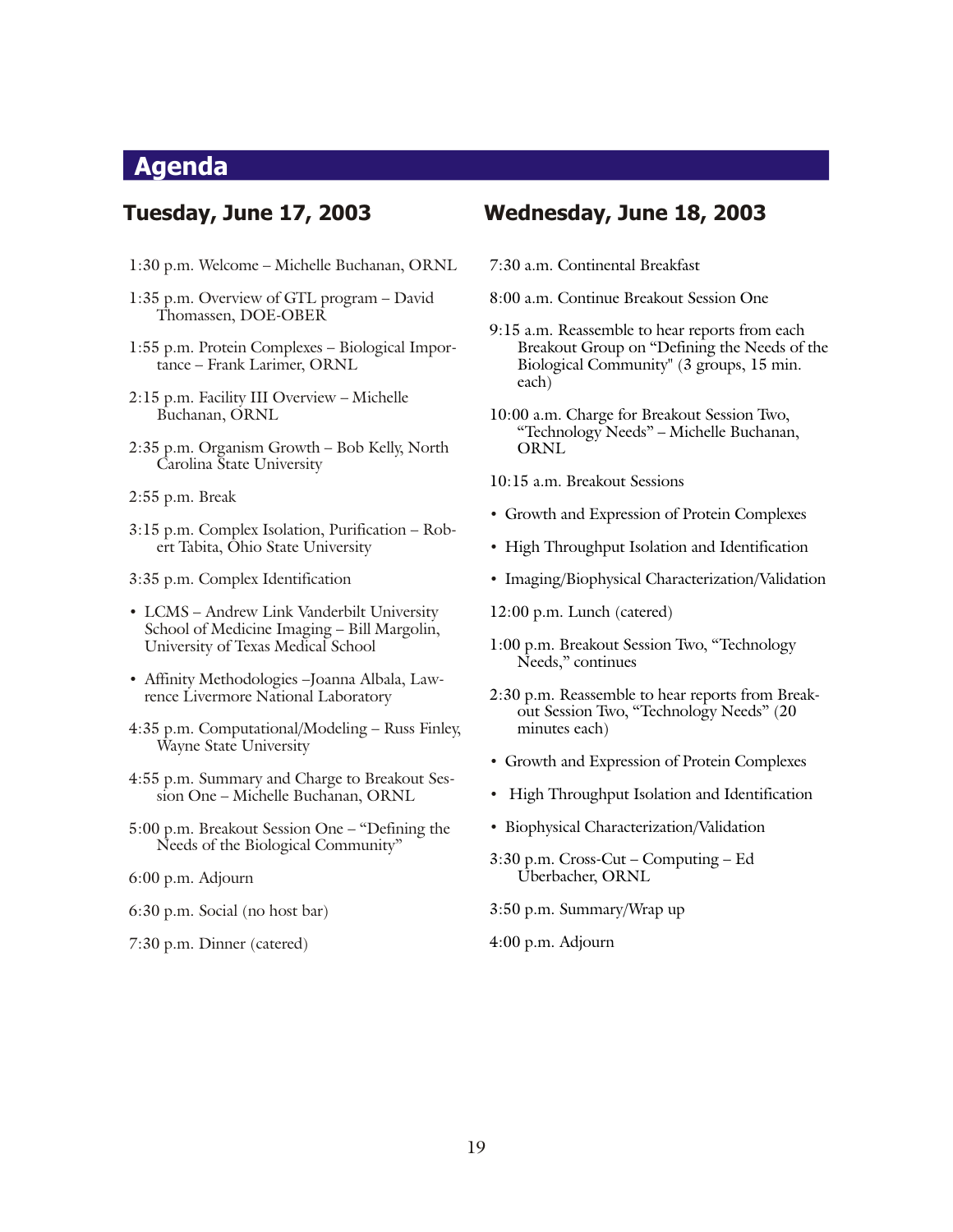## <span id="page-19-0"></span>OAK RIDGE NATIONAL LABORATORY

MANAGED BY UT-BATTELLE FOR THE DEPARTMENT OF ENERGY

**P.O. Box 2008 Oak Ridge, TN 37831-6129 Phone: (865) 574-4986 Fax: (865) 574-4902 E-mail: buchananmv@ornl.gov** 

June 11, 2003

#### To: Confirmed Participants of the ORNL GTL Facility III Workshop:

Thank you for participating in ORNL's GTL Facility III Workshop next Tuesday and Wednesday, June 17 and 18. The meeting will start promptly at 1:30 p.m. in the Sinclair Amphitheater in the Atlanta Airport Hilton. The goals for the workshop are to:

- Assess the needs of the biological community that will drive Facility III
- Define initial capabilities needed
- Define technology needs of the Facility
- Plan operational aspects of the Facility

In addition to plenary talks, two breakout sessions will be held. The first breakout will address **Defining the Needs of the Biological Community** and will include consideration of the following issues.

- 1. What key biological questions could be answered with new information from Facility III on the comprehensive identification and characterization of protein complexes?
- 2. What type of data or knowledge does the biological community need that should be provided by Facility III? [This is a general question that should identify technologies at a high level that will be discussed in separation breakout sessions.]
- 3. What information, supporting data, is needed for the biologist to have confidence in the data?
- 4. How should the data be made available to the biological community? What types of computational tools need to be available?
- 5. In what form(s) should samples/requests be submitted to the Facility? Should the Facility establish standard experimental and analytical "templates" or protocols to guide users on the capabilities of the Facility?
- 6. What skills, background, and capabilities will biologists need to make use of comprehensive data that Facility III will provide?

The second breakout will focus on technology needs for Facility III and will be subdivided into three working groups: **Growth and Expression of Protein Complexes, High Throughput Isolation and Identification,** and **Biophysical Characterization/Validation.** Issues to be addressed include:

1. What are the technologies needed for Facility III? [This is in the context of each specific breakout session.]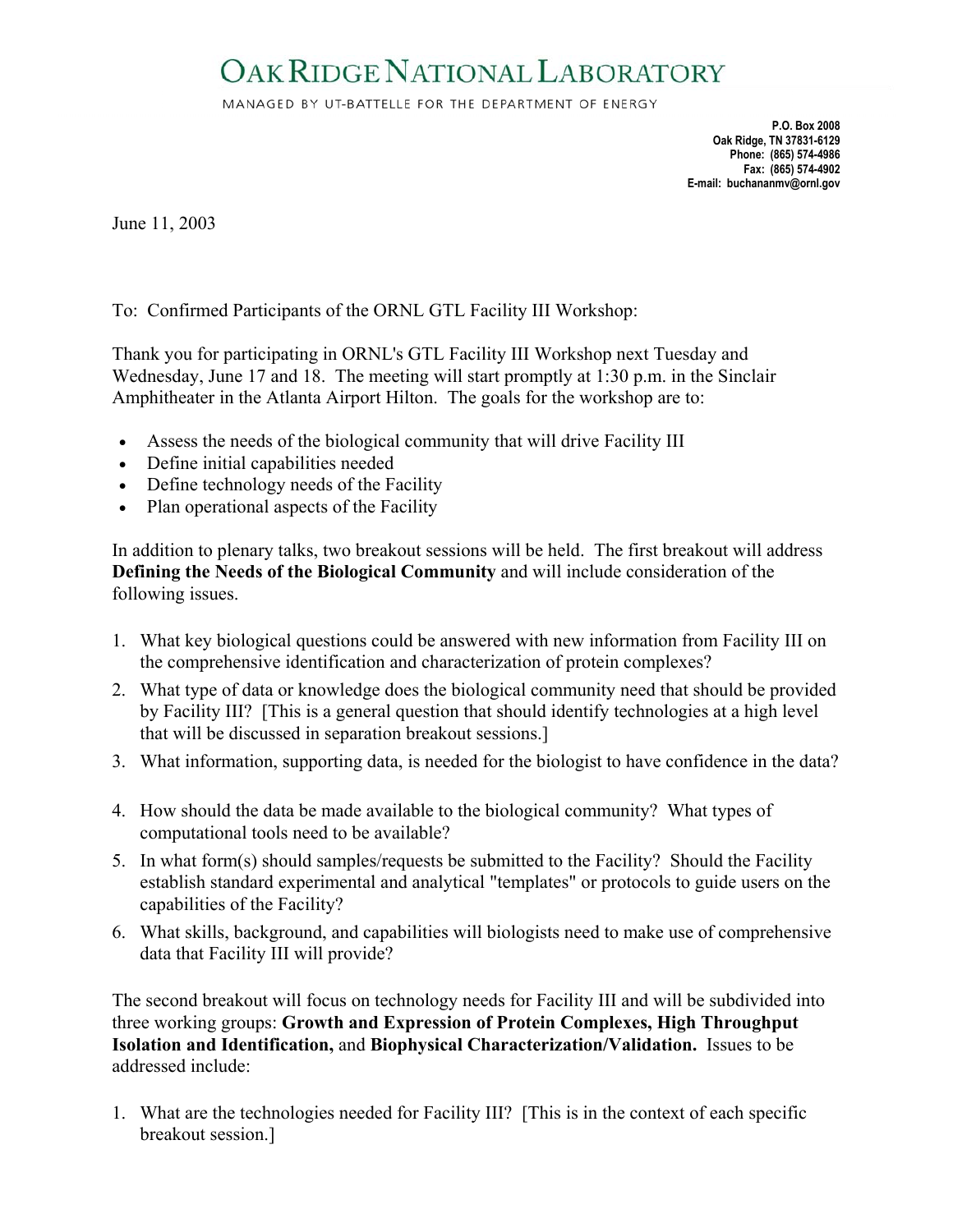- 2. What science breakthroughs are required to enable the goals of the facility? What R&D is needed to fill gaps in current technologies that will be needed prior to Facility III assuming operation? What are longer term (5-10+ years) technology needs?
- 3. How can these technologies be scaled up for a high throughput production mode?
- 4. What are computational/bioinformatics needs associated with these technologies?
- 5. What quality assurance/validation/standardization procedures are needed in conjunction with technologies, data sets, sample preparation, and other aspects to ensure that the Facility provides the biological community highly valid information?

Cross-cutting issues, such as computing and QA needs, will be assessed throughout the workshop. A draft Agenda is for the workshop is attached. Please note on the agenda that we have arranged for catered meals for invited participants. If you have any special dietary requests, please let Brenda Campbell know by COB Thursday, June 12, so that we may accommodate your request.

To facilitate our discussions, I ask that you familiarize yourself with the DOE mission challenges and the how the Underlying goals of the Genomes to Life program will support those mission challenges. You can access this information on the DOE GTL web site at [http://doegenomestolife.org/.](http://doegenomestolife.org/) Additional information you may find useful includes the attached materials:

- "Genomes to Life: Realizing the Potential of the Genome Revolution," a six-page overview of GTL and the facilities.
- "User Facilities for 21st Century Systems Biology: Providing Critical Technologies for the Research Community." A PDF file of which the back 30 pages describes the facilities in the most currently available detail.
- "Facility Interactions," A PowerPoint file that depicts how Facility III interacts with other GTL facilities.

For your convenience, we have posted these materials on our web site at [http://www.ornl.gov/GenomestoLife/news/2003meeting.html.](http://www.ornl.gov/GenomestoLife/news/2003meeting.html)

We look forward to your participation and to a productive workshop. Please feel free to contact me or Brenda Campbell (campbellbw@ornl.gov, 865/574-4860) if you have any questions.

Sincerely,

Vobelle V. Euclionar

Michelle Buchanan, Director Chemical Sciences Division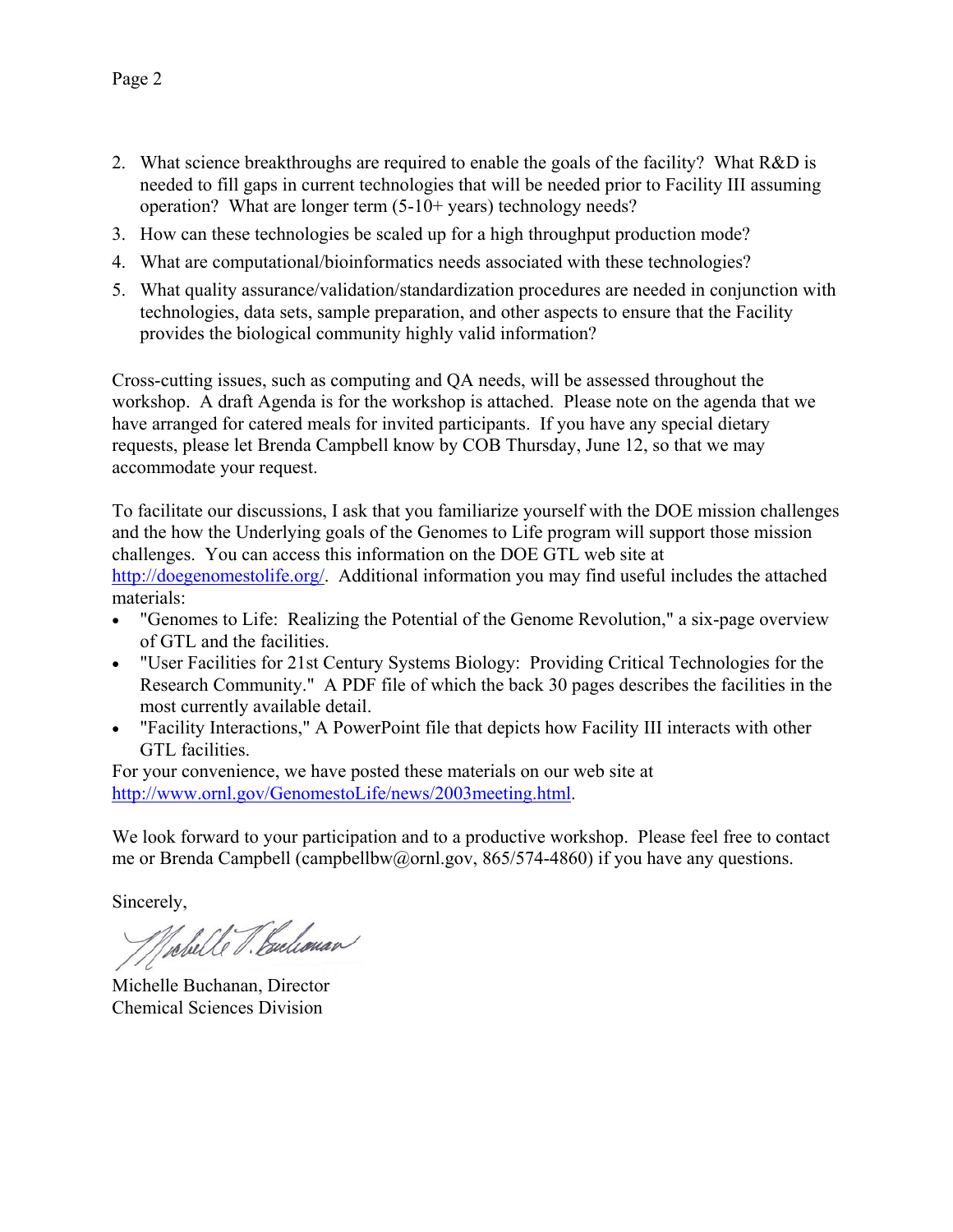#### <span id="page-21-0"></span>**Summary**

Workshop attendees were asked to assess high-level questions that would need to be addressed by this facility. Questions and answers are summarized below.

- **1.** What data are needed by the biological community?
	- Every type of complex should be studied, including protein: protein, protein: DNA, protein: RNA, and protein-small molecule. A complex is defined as any nonrandom association of components in which each contributes to function.
	- Types of data needed include everything-composition and stoichiometry, localization, function, structure, mechanism of action, regulation, assembly, trafficking, information on interaction surfaces and physical chemistry, energetics, and dynamics.
	- Recognizing that "everything" may not be possible, one idea was to have a high-throughput lab generate data identifying potential complexes and have the scientific community do the reductionist science to prove function.
	- Need parallel efforts to characterize transient, low-abundance, low-affinity, and membrane-associated complexes in addition to more stable complexes.
	- Facility products include data on complexes, protocols for isolation and characterization, and training and education
	- Biologists want complex information derived from multiple techniques.
	- An iterative process should allow an ongoing dialog with the community about next steps and what is needed.
	- Experimental determination and computational prediction of complexes will be necessary.
	- The ultimate facility product should be function, not a mere catalog of complexes.
- 2. How should data and tools be made available to the community?
	- Data should be made available via a Web-based user-friendly interface that can be drilled down for detailed information.
	- Need informatics tools along with data. These tools must be able to integrate molecular information, including DNA, RNA, protein, PTM, and physiological regulation.
	- Community-based data should be made available ASAP.
- **3.** What supporting information is required by the biologist?
	- Computational biologists must develop tools for assigning confidence levels to identified complexes. This information should be linked to the primary data via a Web interface.
	- Quality-assurance data and process should be available to end users. Documentation of the process must be included as part of the data.
	- Experimental determination and computational prediction of complexes will be necessary.
	- Biologists want genetic information for establishing function.
- **4.** What types of samples and requests should be sub mitted to the facility?
	- Community-driven requests for complete characterization of complexes in a given organism, families of organisms, or genetic variants of certain organisms.
	- Community access to the facility via application to focus on individual pathways or complexes.
	- Different levels of interaction should be considered on an individual basis, driven by the science question being asked and by available methodology.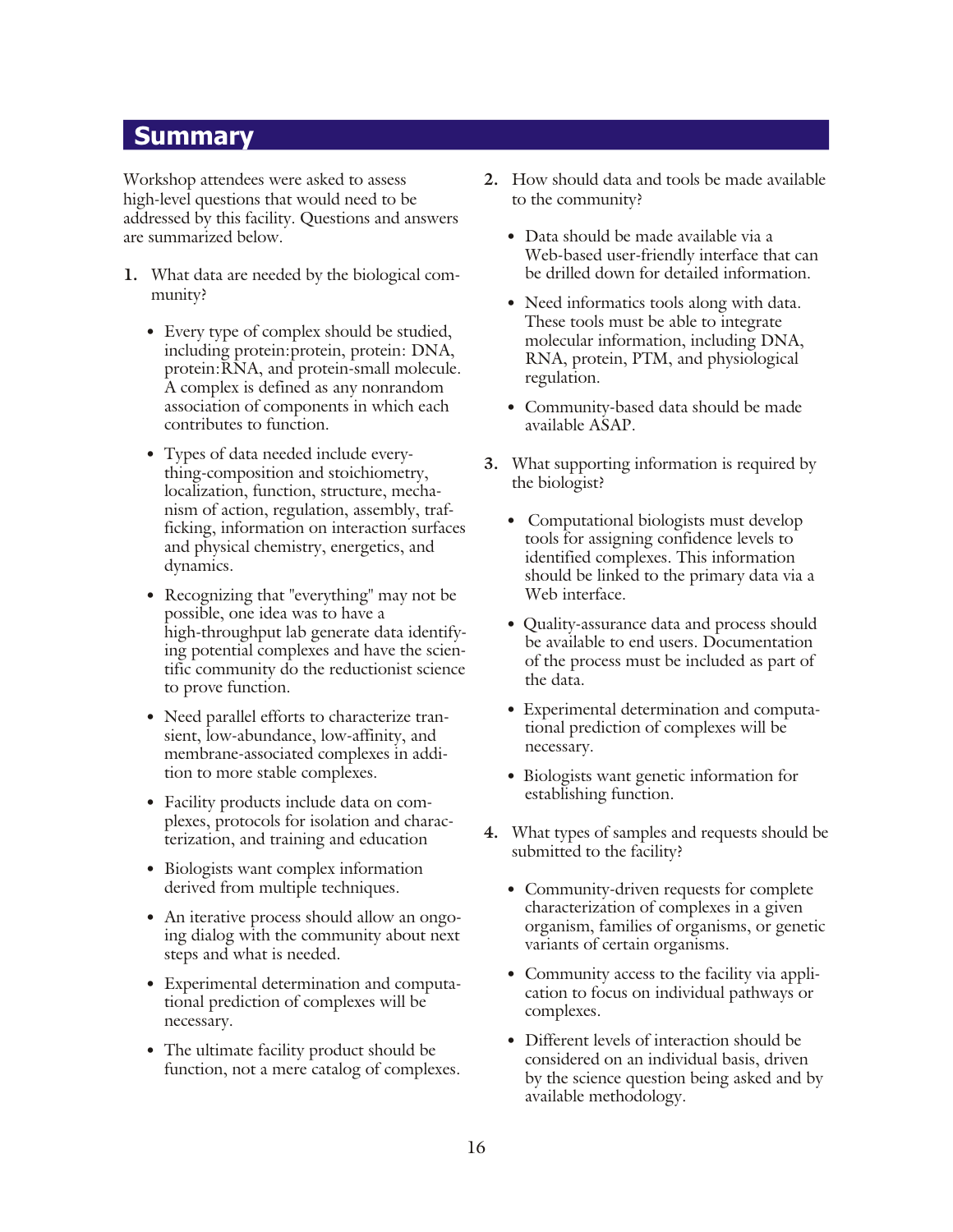| <b>Last Name</b> | <b>First Name</b> | Organization                 | E-mail                        | Phone        |
|------------------|-------------------|------------------------------|-------------------------------|--------------|
| Finley           | Russell           | Wayne State Univ             | rfinley@wayne.edu             | 313-577-7845 |
| Foote            | <b>Bob</b>        | <b>ORNL</b>                  | footers@ornl.gov              | 865-576-2032 |
| Fornes           | Raymond           | <b>NCSU</b>                  | refornes@unity.ncsu.edu       | 919-515-7865 |
| Frank            | Ed                | ANL                          | efrank@mcs.anl.gov            | 630-252-4548 |
| Giddings         | Michael           | <b>UNC</b>                   | mgidding@email.unc.edu        | 919-843-3513 |
| Gorin            | Andrei            | ORNL                         | agor@ornl.gov                 | 865-241-3972 |
| Gunter           | M. Jean           | Ga Tech                      | jean.gunter@oars.gatech.edu   | 404-894-6908 |
| Hansis           | Nancy             | <b>Flad &amp; Associates</b> | nancy_hansis@flad.com         | 608-232-4307 |
| Harris           | Frank             | <b>ORNL</b>                  | harrisf@ornl.gov              | 865-574-4333 |
| Hazen            | Terry             | LBNL                         | tchazen@lbl.gov               | 510-486-6223 |
| Horton           | Linda             | <b>ORNL</b>                  | hortonll@ornl.gov             | 865-574-5081 |
| Hu               | Xiaoping          | Ga Tech                      | xhu@emory.edu                 | 404-712-2615 |
| Hurst            | Greg              | ORNL                         | hurstgb@ornl.gov              | 865-574-6142 |
| Kelly            | Bob               | <b>NCSU</b>                  | rmkelly@eos.ncsu.edu          | 919-515-6396 |
| Kennel           | <b>Steve</b>      | ORNL                         | kennelsj@ornl.gov             | 865-574-0825 |
| Kirby            | John              | Ga Tech                      | john.kirby@biology.gatech.edu | 404-894-8418 |
| Knotek           | Mike              | Consultant                   | m.knotek@verizon.net          | 520-877-3133 |
| Lane             | <b>Steve</b>      | LLNL                         | lane17@llnl.gov               | 925/423-7463 |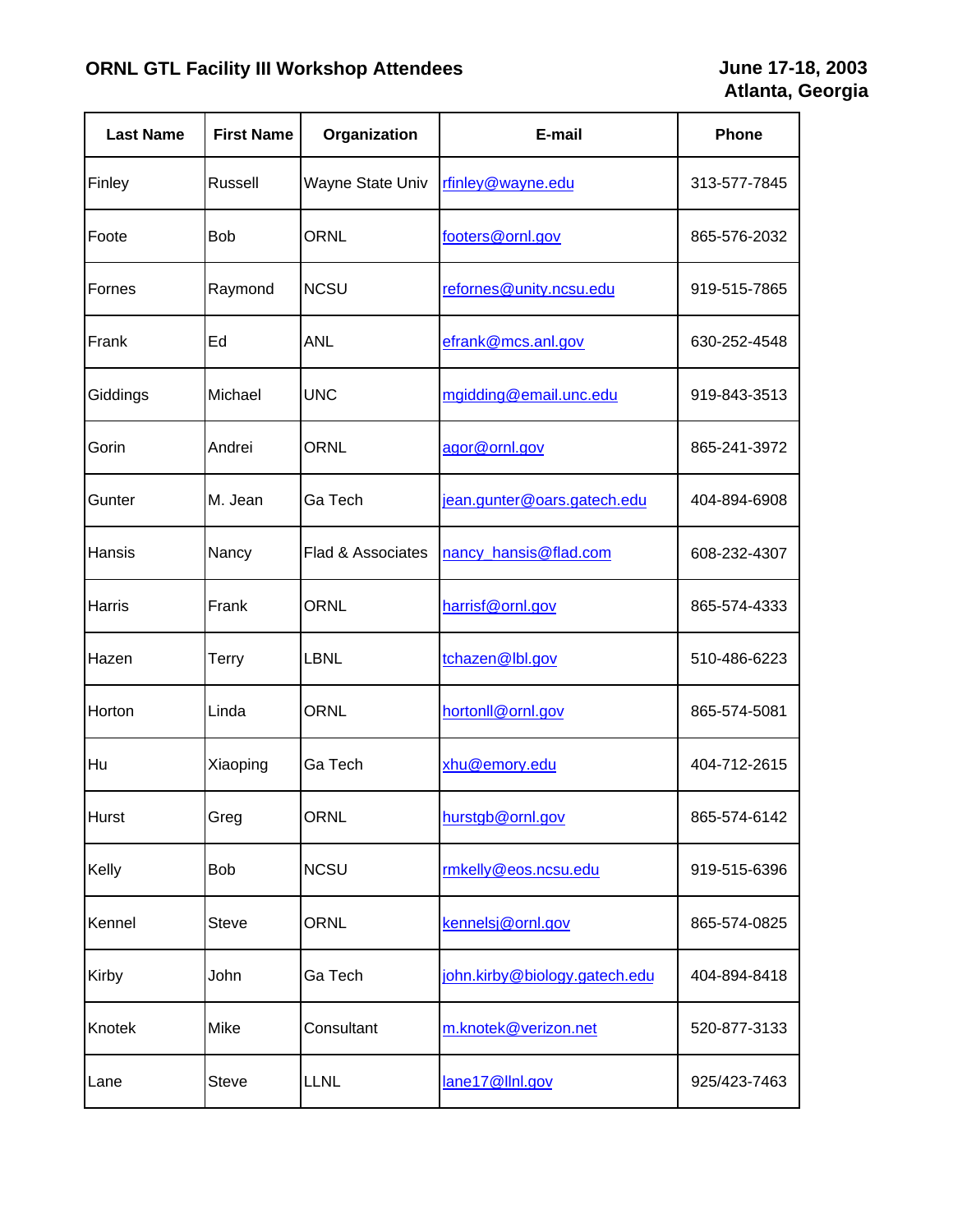| <b>Last Name</b> | <b>First Name</b> | Organization                    | E-mail                             | Phone                        |
|------------------|-------------------|---------------------------------|------------------------------------|------------------------------|
| Larimer          | Frank             | ORNL                            | larimerfw@ornl.gov                 | 865-574-1253                 |
| Link             | Andrew            | Vanderbilt                      | andrew.link@vanderbilt.edu         | 615-343-6823                 |
| Liphardt         | Jan               | <b>LBNL</b>                     | jtliphardt@lbl.gov                 | 510-642-1440                 |
| Liu              | Jun               | <b>SNL</b>                      | jliu@sandia.gov                    | 505-845-9135                 |
| Masingo          | Susan             | ORNL                            | masginosw@ornl.gov                 | 865-574-4333                 |
| Mansfield        | <b>Betty</b>      | <b>ORNL</b>                     | mansfieldbk@ornl.gov               | 865-576-6669                 |
| Margolin         | William           | U of Texas @<br>Houston         | william.margolin@uth.tmc.edu       | 713-500-5452                 |
| McGlashan        | Dave              | Perkins & Will                  | dave.mcglashan@perkinswill.co<br>m | 404-443-7521                 |
| Michaels         | George            | <b>PNNL</b>                     | george.michaels@pnl.gov            |                              |
| Mukhopadhyay     | Biswarup          | Va Tech                         | biswarup@vt.edu                    | 540-231-8015<br>540-231-1219 |
| Nagamori         | Gary              | <b>HDR</b>                      | gnagamor@hdrinc.com                | 650-943-2025                 |
| Nie              | Shuming           | Ga Tech & Emory                 | snie@emory.edu                     |                              |
| Palzkill         | Timothy           | Baylor College of<br>Medicine   | timothyp@bcm.tmc.edu               | 713-798-5009                 |
| Pelletier        | Dale              | <b>ORNL</b>                     | pelletierda@ornl.gov               | 865-576-2857                 |
| Peterson         | Cynthia           | UT-K                            | cynthia_peterson@utk.edu           | 865-974-4083                 |
| Resnekov         | Orna              | The Molecular<br>Sciences Inst. | resnekov@molsci.org                | 510-981-8747                 |
| Rintoul          | Danny             | <b>SNL</b>                      | rintoul@sandia.gov                 | 505-844-9592                 |
| Rodland          | Karin             | <b>PNNL</b>                     | karin.rodland@pnl.gov              | 509-376-7605                 |